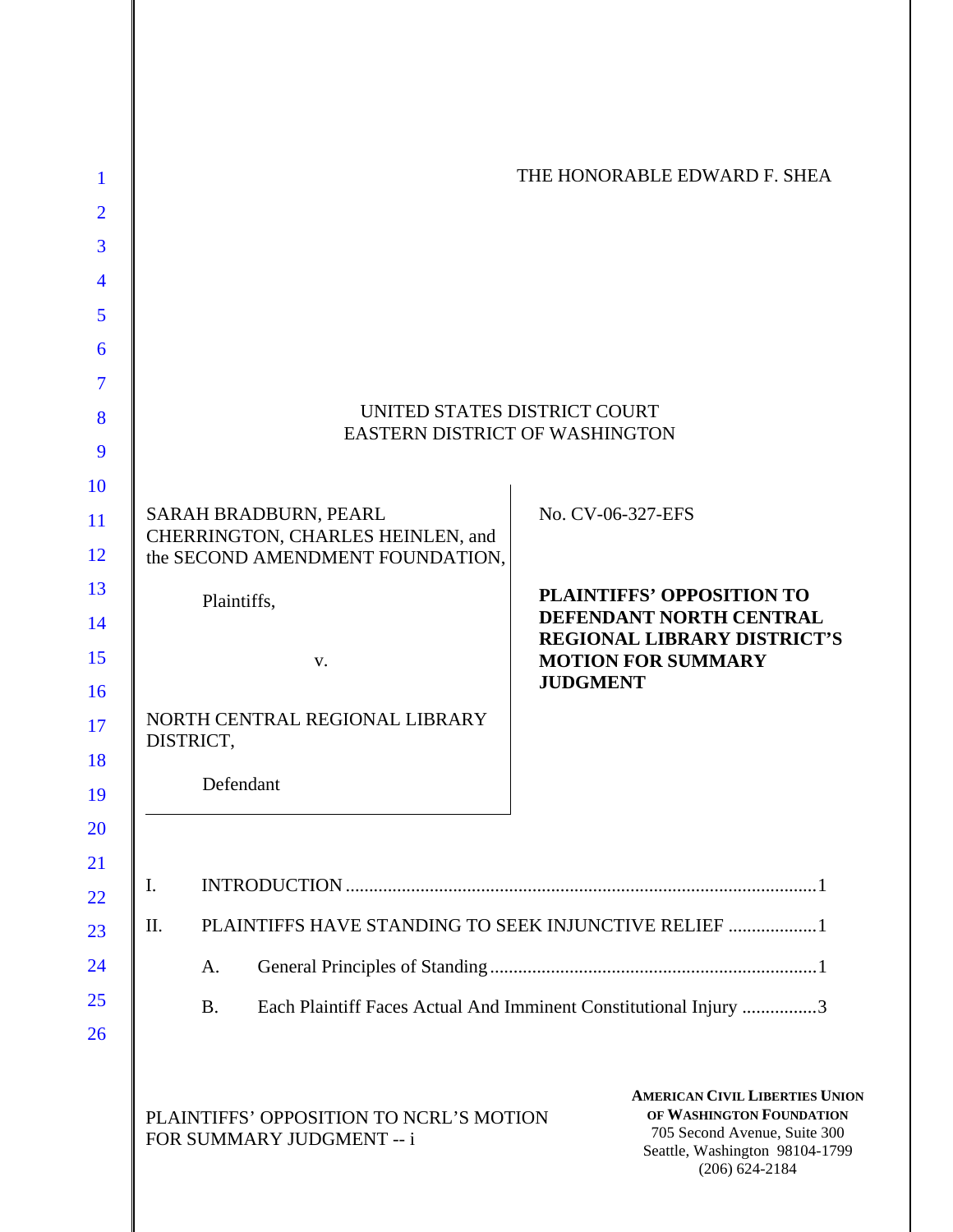|      |           | 1. | The Plaintiff Library Patrons Face Unconstitutional Restrictions                                                                     |  |
|------|-----------|----|--------------------------------------------------------------------------------------------------------------------------------------|--|
|      |           | 2. | The Plaintiff Publisher Faces Unconstitutional Restrictions On Its<br>Freedom To Communicate With Its Willing Audience5              |  |
|      |           | 3. | Plaintiffs Have Overbreadth Standing Where Others Are Harmed                                                                         |  |
| III. |           |    |                                                                                                                                      |  |
|      | A.        |    | NCRL's Stated Purpose Is To Prevent All Patrons -- Including Adults --<br>From Viewing Material It Deems Inappropriate For Children7 |  |
|      | <b>B.</b> |    | NCRL Filters According to Categories That Encompass Protected Speech.7                                                               |  |
|      | $C$ .     |    | The Technology Used For Filtering Inevitably Results In Overblocking 9                                                               |  |
|      |           | 1. |                                                                                                                                      |  |
|      |           | 2. | Site-By-Site Unblocking Does Not Cure the Constitutional                                                                             |  |
| IV.  |           |    | NCRL IMPOSES A CONTENT-BASED SPEECH RESTRICTION THAT                                                                                 |  |
|      | A.        |    |                                                                                                                                      |  |
|      | <b>B.</b> |    | NCRL's Proffered Justifications for Continuous Filtering for Adults Are                                                              |  |
|      |           | 1. |                                                                                                                                      |  |
|      |           | 2. | Promoting NCRL's Mission and Collection Development Policy12                                                                         |  |
|      |           | 3. |                                                                                                                                      |  |
|      |           | 4. |                                                                                                                                      |  |
|      |           | 5. | Minimizing Confrontations Between Patrons and Staff 13                                                                               |  |
|      |           | 6. |                                                                                                                                      |  |
|      |           |    |                                                                                                                                      |  |

PLAINTIFFS' OPPOSITION TO NCRL'S MOTION FOR SUMMARY JUDGMENT -- ii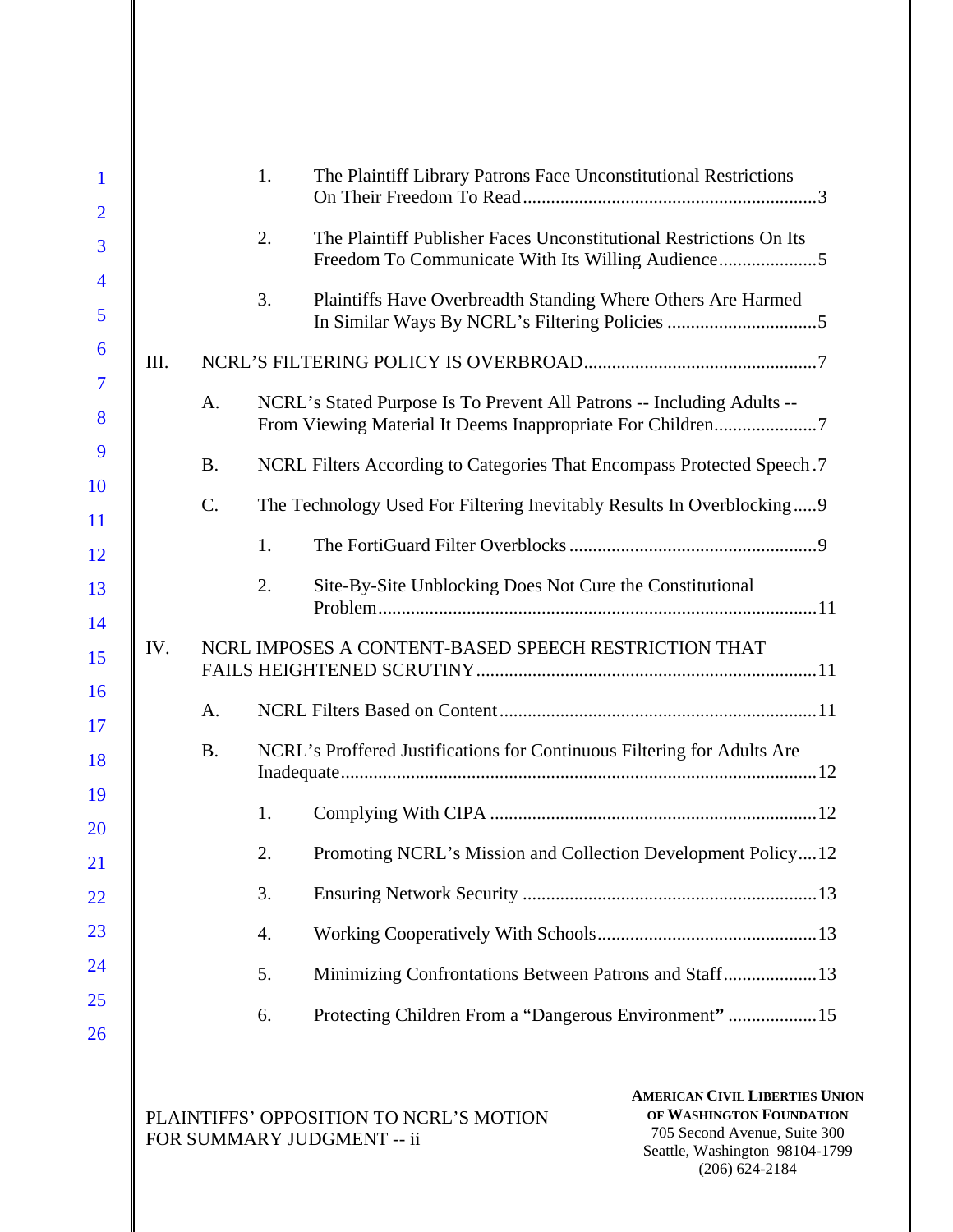| $\mathbf{1}$        |     |    | 7. |                                                                        |                                                                                                                                                           |  |
|---------------------|-----|----|----|------------------------------------------------------------------------|-----------------------------------------------------------------------------------------------------------------------------------------------------------|--|
| $\overline{2}$      |     |    | 8. |                                                                        | Avoiding Liability for Employment Discrimination  16                                                                                                      |  |
| 3                   |     | C. |    |                                                                        |                                                                                                                                                           |  |
| $\overline{4}$      |     |    | 1. |                                                                        | An Overbroad Filtering Regime Is By Definition Not Narrowly                                                                                               |  |
| 5                   |     |    |    |                                                                        |                                                                                                                                                           |  |
| 6                   |     |    | 2. |                                                                        |                                                                                                                                                           |  |
| $\overline{7}$<br>8 | V.  |    |    |                                                                        | THE WORDING OF NCRL'S WRITTEN INTERNET USE POLICY IS NOT                                                                                                  |  |
| 9                   | VI. |    |    |                                                                        |                                                                                                                                                           |  |
| <b>10</b>           |     |    |    |                                                                        |                                                                                                                                                           |  |
| <sup>11</sup>       |     |    |    |                                                                        |                                                                                                                                                           |  |
| <sup>12</sup>       |     |    |    |                                                                        |                                                                                                                                                           |  |
| 13                  |     |    |    |                                                                        |                                                                                                                                                           |  |
| 14                  |     |    |    |                                                                        |                                                                                                                                                           |  |
| 15                  |     |    |    |                                                                        |                                                                                                                                                           |  |
| <b>16</b><br>17     |     |    |    |                                                                        |                                                                                                                                                           |  |
| 18                  |     |    |    |                                                                        |                                                                                                                                                           |  |
| 19                  |     |    |    |                                                                        |                                                                                                                                                           |  |
| 20                  |     |    |    |                                                                        |                                                                                                                                                           |  |
| 21                  |     |    |    |                                                                        |                                                                                                                                                           |  |
| 22                  |     |    |    |                                                                        |                                                                                                                                                           |  |
| 23                  |     |    |    |                                                                        |                                                                                                                                                           |  |
| 24                  |     |    |    |                                                                        |                                                                                                                                                           |  |
| 25                  |     |    |    |                                                                        |                                                                                                                                                           |  |
| 26                  |     |    |    |                                                                        |                                                                                                                                                           |  |
|                     |     |    |    | PLAINTIFFS' OPPOSITION TO NCRL'S MOTION<br>FOR SUMMARY JUDGMENT -- iii | <b>AMERICAN CIVIL LIBERTIES UNION</b><br>OF WASHINGTON FOUNDATION<br>705 Second Avenue, Suite 300<br>Seattle, Washington 98104-1799<br>$(206) 624 - 2184$ |  |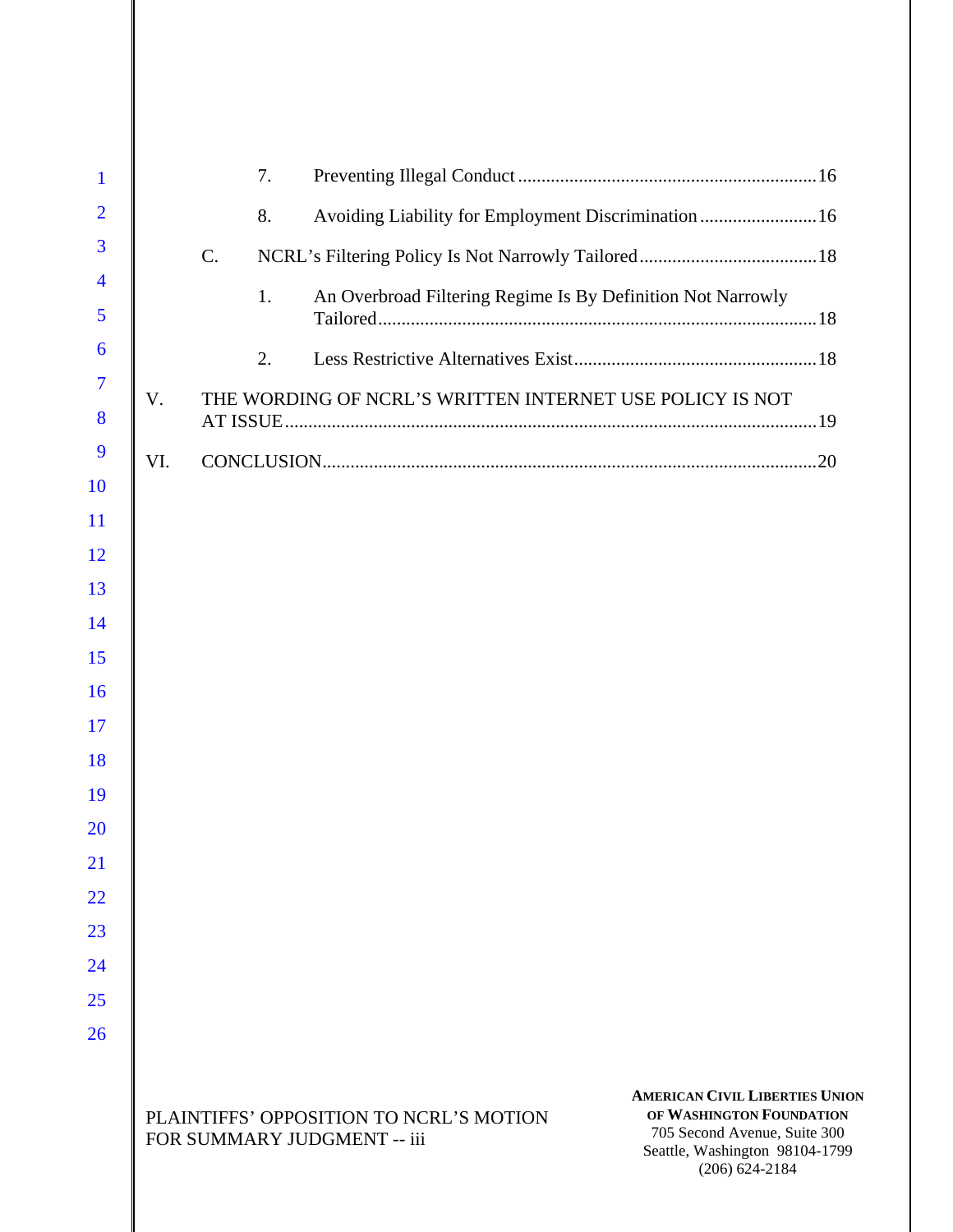# **I. INTRODUCTION**

The facts crucial to resolving this case are not in dispute: the North Central Regional Library ("NCRL") configures its internet filters to prevent all patrons from viewing certain categories of constitutionally protected material that it does not want minors to view; the filter blocks additional protected material that does not actually fit within the categories the library seeks to filter; and the library will not disable the filter upon the request of an adult. For the reasons explained below and in Plaintiffs' briefs on related motions (which are incorporated here by reference<sup>1</sup>), this Court should enter judgment in favor of Plaintiffs.

This brief addresses only the federal free speech claim under the First Amendment. All issues relating to the state constitution are discussed in Plaintiffs' summary judgment briefs and Plaintiffs' opposition to NCRL's motion to certify.

 $\overline{a}$ 

# **II. PLAINTIFFS HAVE STANDING TO SEEK INJUNCTIVE RELIEF**

Plaintiffs include library users who want to use the facilities of their public library free of censorship and a publisher that wants to communicate with readers in the library free of censorship. Plaintiffs plainly have standing to seek an injunction to resolve this controversy.

## **A. General Principles of Standing**

NCRL would only be entitled to judgment if it could prove that all four Plaintiffs lack standing. The "presence of one party with standing assures that controversy before [the] Court is justiciable." Dep't of Commerce v. U.S. House of Representatives, 525 U.S. 316, 330 (1999) (internal citation omitted). See also Bowsher v. Synar, 478 U.S. 714, 721 (1986). NCRL raises

PLAINTIFFS' OPPOSITION TO NCRL'S MOTION FOR SUMMARY JUDGMENT -- 1

**AMERICAN CIVIL LIBERTIES UNION OF WASHINGTON FOUNDATION** 705 Second Avenue, Suite 300 Seattle, Washington 98104-1799 (206) 624-2184

 $<sup>1</sup>$  Plaintiffs will use the following abbreviations to refer to briefs: PSJ means Plaintiffs'</sup> Memorandum in Support of Summary Judgment (Docket #40, filed February 4, 2008). DSJ means Defendant's Motion for Summary Judgment (Docket #28, filed February 4, 2008). DOPSJ means Defendant's Opposition to Plaintiffs' Motion for Summary Judgment (Docket #48, filed February 15, 2008).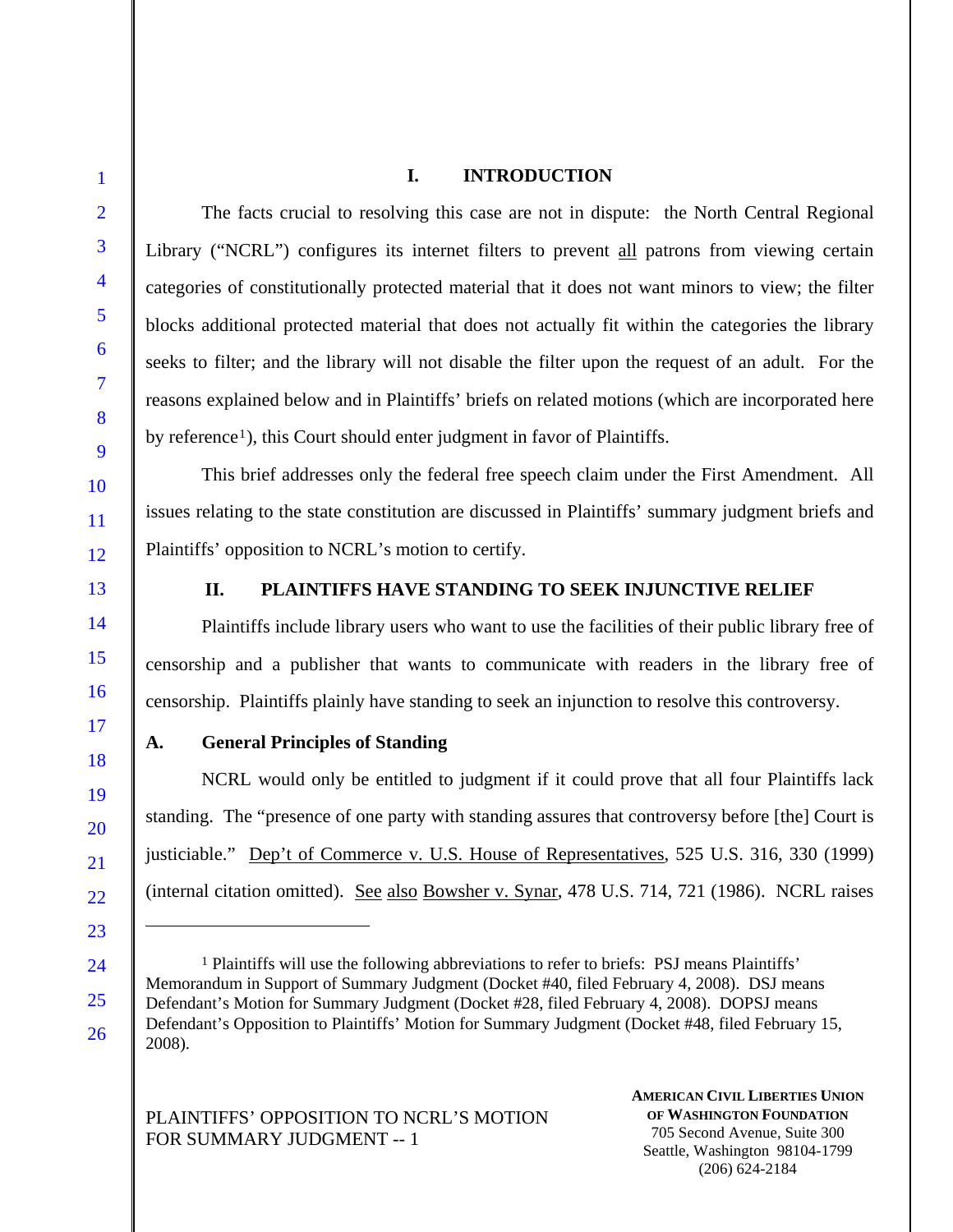no objection to Plaintiff Charles Heinlen's standing. DSJ at 11-14. Thus, even if there were a valid basis to challenge the other Plaintiffs' standing (which there is not for the reasons explained below), the Court would still need to reach the merits.

Standing hinges on the presence of "injury that could be redressed if the requested relief is granted." Lujan v. Defenders of Wildlife, 504 U.S. 555, 561 (1992). "Injury in fact" exists where there is "an invasion of a legally protected interest which is (a) concrete and particularized, and (b) actual or imminent, not conjectural or hypothetical." Nelson v. National Aeronautics and Space Administration, 512 F.3d 1134, 1142 ( $9<sup>th</sup>$  Cir. 2008) (internal citations and punctuation omitted). Plaintiffs' concerns are unquestionably concrete and particularized, as they have identified precisely which conduct is causing the constitutional injury (NCRL's refusal to disable its Internet filter at the request of adults) and the type of injunction that will remedy that injury (disabling of the filter at the request of adults).

NCRL's standing argument focusses instead on whether past injury has been shown. Plaintiffs have suffered past injury (as explained below), but NCRL's argument ignores that present injury and imminent future injury are grounds for standing even if a past constitutional injury has not been proven. "The requirements for the issuance of a permanent injunction are the likelihood of substantial and immediate irreparable injury and the inadequacy of remedies at law." Easyriders Freedom F.I.G.H.T. v. Hannigan, 92 F.3d 1486, 1495 (9<sup>th</sup> Cir. 1996) (citation omitted). Accord Idaho Watersheds Project v. Hahn, 307 F.3d 815, 833 (9<sup>th</sup> Cir. 2002). The justiciability of imminent future injury is what allows for pre-enforcement facial challenges to new statutes, as occurred in United States v. American Library Ass'n, 539 U.S. 194 (2003) ("ALA") and Ashcroft v. Free Speech Coalition, 535 U.S. 234 (2002). Thus, the key is whether Plaintiffs will likely suffer constitutional injury the next time they visit the library. NCRL's filtering policy guarantees that they will. This form of injury, of course, cannot be remedied by

## PLAINTIFFS' OPPOSITION TO NCRL'S MOTION FOR SUMMARY JUDGMENT -- 2

**AMERICAN CIVIL LIBERTIES UNION OF WASHINGTON FOUNDATION** 705 Second Avenue, Suite 300 Seattle, Washington 98104-1799 (206) 624-2184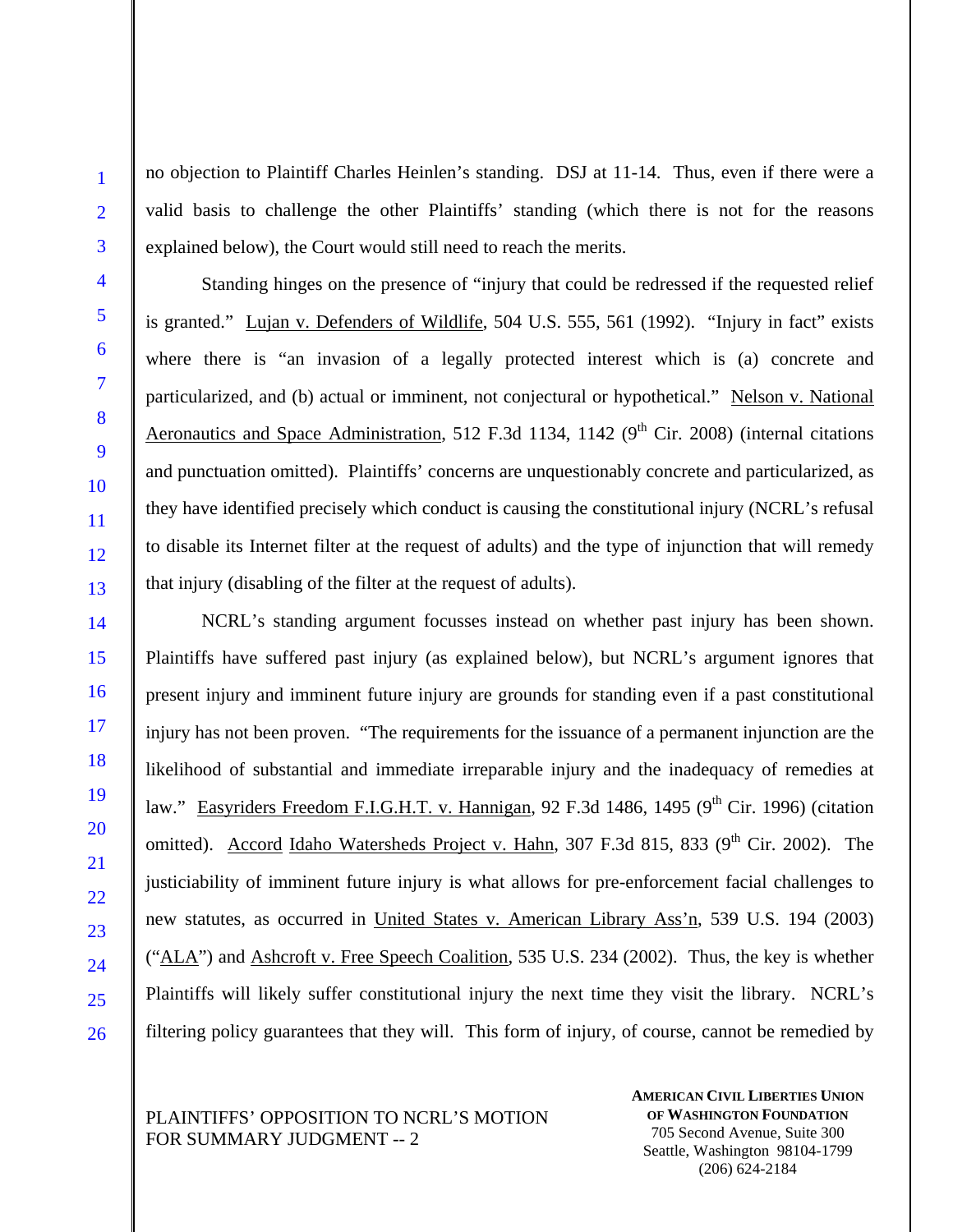money damages, because "the loss of First Amendment freedoms, for even minimal periods of time, unquestionably constitutes irreparable injury." Elrod v. Burns 427 U.S. 347, 374 (1976).

1

### **B. Each Plaintiff Faces Actual And Imminent Constitutional Injury**

### **1. The Plaintiff Library Patrons Face Unconstitutional Restrictions On Their Freedom To Read**

NCRL argues that plaintiffs Cherrington and Bradburn lack standing because they could not recite from memory the URL's of each Web site that NCRL's filter prevented them from viewing. DSJ at 13. This level of precision simply is not legally required. Both plaintiffs described the subject matter of the material that they sought to access, and have provided enough evidence to substantiate the fact that NCRL interfered with their lawful and constitutionally protected efforts to obtain information via the Internet. Bradburn was blocked from Web sites about teen smoking. PCSF  $\P$  42.<sup>2</sup> Cherrington was prevented from accessing the Web sites of various art galleries, and described the blocking screen generated by the filter. PCSF ¶ 45. The head librarian on duty in the Twisp library told Cherrington that NCRL's Internet filter was the cause. PCSF ¶¶ 45, 46. NCRL continues to this day to block Web sites featuring artistic nudity. DSF ¶ 54; PCSF ¶ 11. In addition, Cherrington identified YouTube by name. PCSF ¶ 45.

NCRL does not attempt the same argument with regard to Plaintiff Charles Heinlen, since it would be sure to fail. In interrogatory answers, Heinlen listed 166 specific Web sites that had been blocked by NCRL's filter. PSF ¶¶ 11-14. As recently as February 23, 2008 he was prevented from viewing certain Web sites that he attempted to view and would like to view

2 Plaintiffs will use the following abbreviations to refer to the various statements of fact submitted pursuant to Local Rule 56.1: PSF means Plaintiffs' Statement of Facts (Docket #41, filed February 4, 2008). DSF means Defendants' Statement of Facts (Docket #29, filed February 4, 2008). DCSF means Defendants' Counter-Statement of Facts (Docket #49, filed February 15, 2008). PCSF means Plaintiffs' Counter-Statement of Facts (filed February 25, 2008).

PLAINTIFFS' OPPOSITION TO NCRL'S MOTION FOR SUMMARY JUDGMENT -- 3

 $\overline{a}$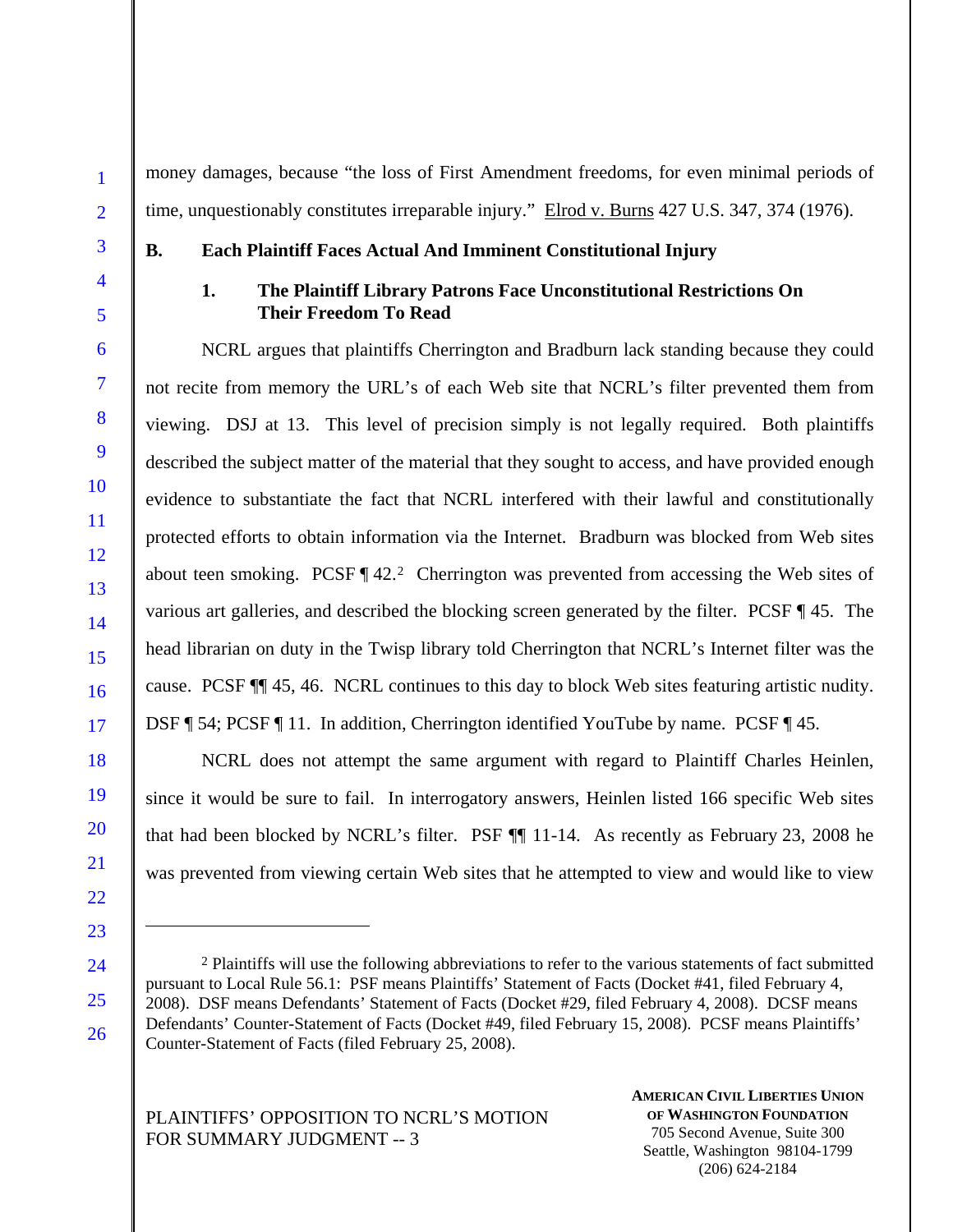1

in the future. PCSF ¶ 11. NCRL asserts that "[t]he sites Heinlen claims were blocked are no longer blocked." DSJ at 14. With the sole exception of MySpace, see Marney Decl. at  $\sqrt{ }$  56, NCRL has adduced no evidence whatsoever to support that assertion, so it cannot be accepted as fact. Even if NCRL has unblocked some previously-blocked sites, that would not affect standing (is there "injury in fact") but instead deals with mootness (is the injury still redressable). The argument is unpersuasive as to Bradburn and Cherrington (for whom NCRL describes it as an objection to standing) and as to Heinlen (for whom NCRL describes it as an objection on the merits). "It is well settled that a defendant's voluntary cessation of a challenged practice does not deprive a federal court of its power to determine the legality of the practice." City of Mesquite v. Aladdin's Castle, Inc., 455 U.S. 283, 289 (1982). Otherwise, "the courts would be compelled to leave the defendant … free to return to his old ways." United States v. Concentrated Phosphate Export Assoc., 393 U.S. 199, 203 (1968) (internal quotation marks omitted).

Judge Brinkema considered and rejected the identical argument in Mainstream Loudoun v. Bd. of Trust. of Loudoun County Library, 24 F. Supp. 2d 552, 559 (E.D. Va. 1998) ("Loudoun II"), finding that the plaintiffs in that case had standing and the case was not moot simply because particular blocking decisions had been reversed. The library "failed to carry its burden of demonstrating that the wrong will not be repeated." Id. at 559. Given that NCRL continues to filter Web content and block specific Web sites (like the personals section of Craigslist) and entire categories of sites consisting primarily  $-$  if not exclusively  $-$  of protected speech, it is not merely likely but inevitable that the harm Plaintiffs have complained of will be repeated.

Finally, Plaintiffs must rebut NCRL's inflammatory suggestion that Plaintiff Heinlen wishes to use library computers to view pornography or obscenity. DSJ at 14. To the contrary,

PLAINTIFFS' OPPOSITION TO NCRL'S MOTION FOR SUMMARY JUDGMENT -- 4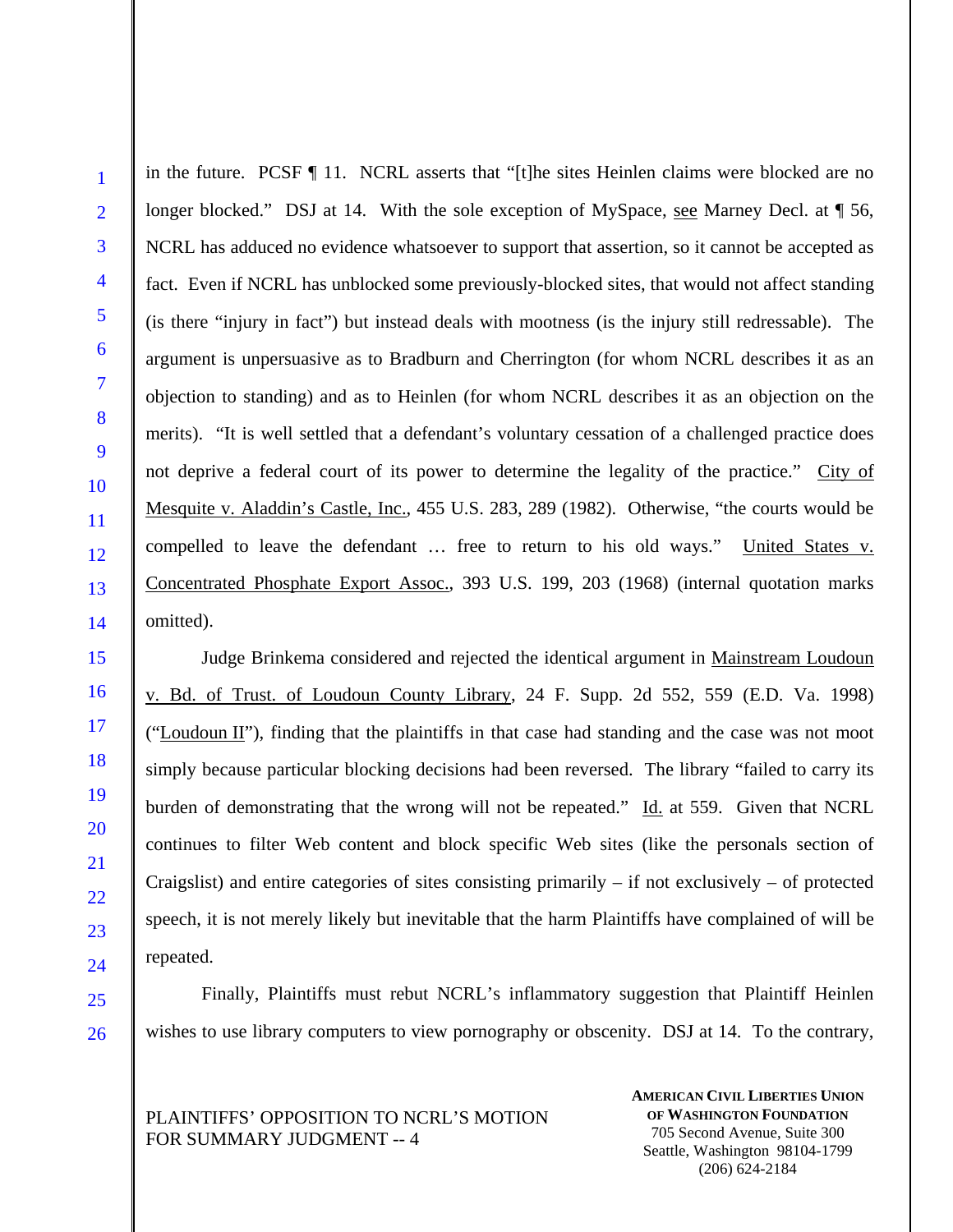he testified at deposition, "I'm trying to lawfully surf the Net on a library terminal…. I'm not looking for any X-rated sites or anything." PCSF ¶ 52. In his view, if any patron were to view obscenity or perform illegal acts using library computers, NCRL would be "well within [its] rights to get the police right across the street and deal with it accordingly." Id.

# **2. The Plaintiff Publisher Faces Unconstitutional Restrictions On Its Freedom To Communicate With Its Willing Audience**

Contrary to NCRL's contention, Plaintiffs can establish that the Web site for the Second Amendment Foundation publication "Women & Guns" was blocked by NCRL's Internet filter, since the filter denied Mr. Heinlen access to the site in November 2006. PCSF ¶ 39. Even if the site was unblocked on a later date when NCRL tested it, SAF still has standing because NCRL offers no assurance that the site will not be blocked in the future absent an injunction. PCSF ¶ 40. An undisputed declaration that a site was blocked on a given date (which exists here) establishes standing, even if there is evidence that the site was unblocked on a different date. See Loudoun II, 24 F.Supp. at 558.

# **3. Plaintiffs Have Overbreadth Standing Where Others Are Harmed In Similar Ways By NCRL's Filtering Policies**

In a First Amendment case alleging overbreadth, the rules of standing are relaxed. "The 'overbreadth' doctrine, which is a departure from traditional rules of standing, permits a defendant to make a facial challenge to an overly broad statute restricting speech, even if he himself has engaged in speech that could be regulated under a more narrowly drawn statute." Alexander v. United States, 509 U.S. 544, 555 (1993). See Get Outdoors II, LLC v. City of San Diego, 506 F.3d 886, 890-94 ( $9<sup>th</sup>$  Cir. 2007). Because Plaintiffs object to the overbreadth of NCRL's filtering, they are allowed to argue both their own injuries and the injures of "others not

PLAINTIFFS' OPPOSITION TO NCRL'S MOTION FOR SUMMARY JUDGMENT -- 5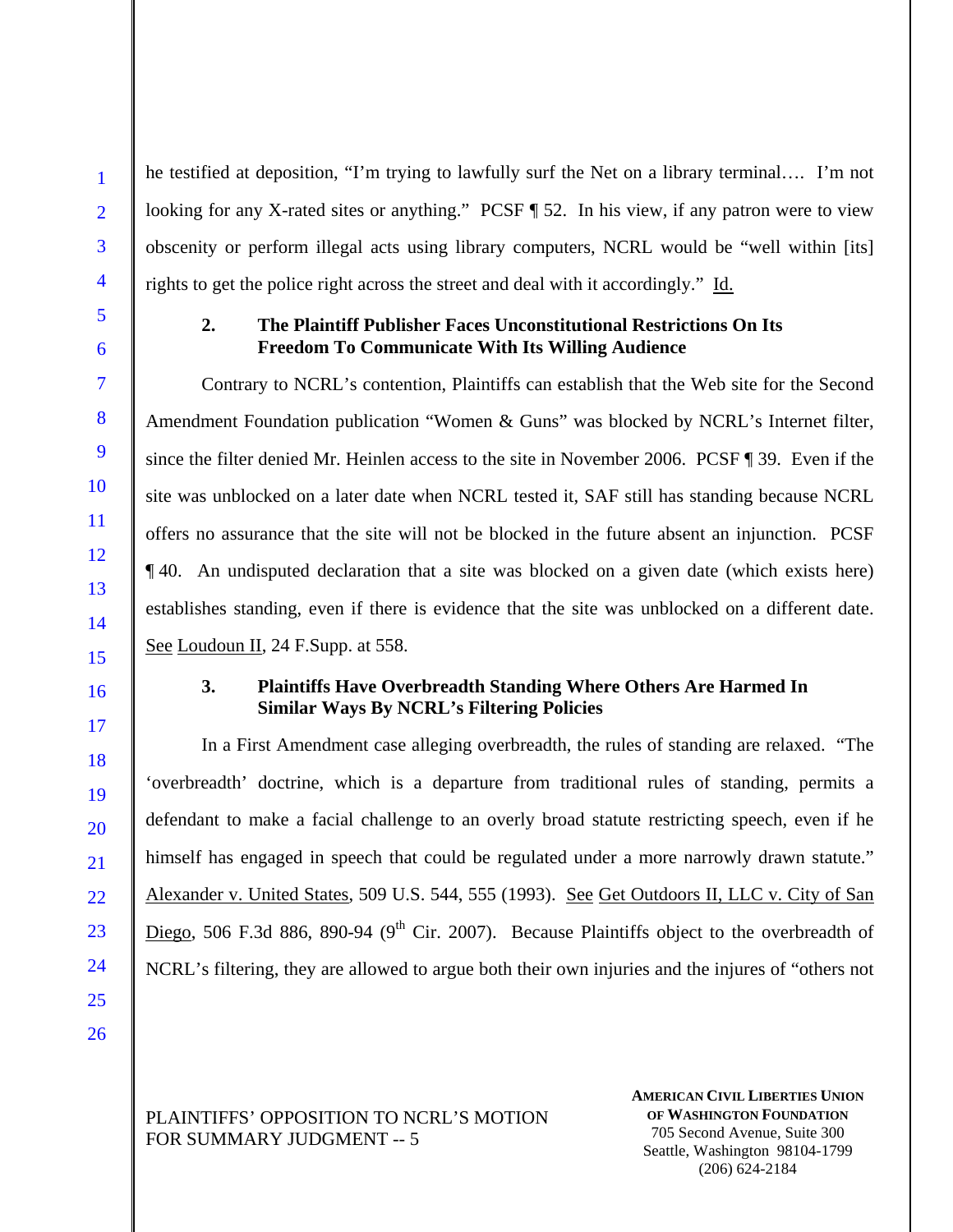before the court." Id. at 891, quoting Broadrick v. Oklahoma, 413 U.S. 601, 612 (1973). The record shows that plaintiffs' experiences are not unique.

In the fall of 2007, NCRL installed a mechanism for patrons who encounter blocked sites to immediately send a complaint or an unblocking request to library staff. PCSF ¶ 13. This correspondence, summarized at PCSF Ex. FFF, reveals NCRL's filtering policy in action. Between October 1, 2007 and February 20, 2008, library users sent 90 requests for unblocking, of which only 12 were granted. Id. A local artist was blocked from viewing www.artbyjohndan.com, his own site that featured his "completely non-offensive, mostly abstract art." Id. A family was blocked from seeing its own web site hosted by www.ourfamilyweb.com. Id. An unemployed patron researching job opportunities at the Northern Quest Casino was blocked from the Kalispel tribe's web site under the "Gambling" category, even though that site did not itself allow any online gambling. Id. A patron who wished to have access to the web site www.animeinsider.com wrote:

> This is not a porn site. It is a website dedicated to Anime Insider Magazine. The focus of this site is expanded coverage of the magazine, so that a cost effective magazine is available to fans of Japanimation. I am 61 years old and not a participant in porn or so-called 'adult' media.

Id. NCRL refused to allow the patron to view the web site because one of the links found there led to a category called "Animexxx," which in turn led to sites the library considered pornographic. Instead of simply blocking access to the allegedly pornographic sites that were the subjects of the links, the library stated: "While this site may offer access to Anime Insider magazine, part of the site appears to include pornography. With that in mind, we plan to continue to block access to this site." Id. NCRL also flatly rejected a request to disable the filter. Id. Overbreadth standing helps ensure that these injuries may be rectified even if there is some technical defect in Plaintiffs' individual standing.

# PLAINTIFFS' OPPOSITION TO NCRL'S MOTION FOR SUMMARY JUDGMENT -- 6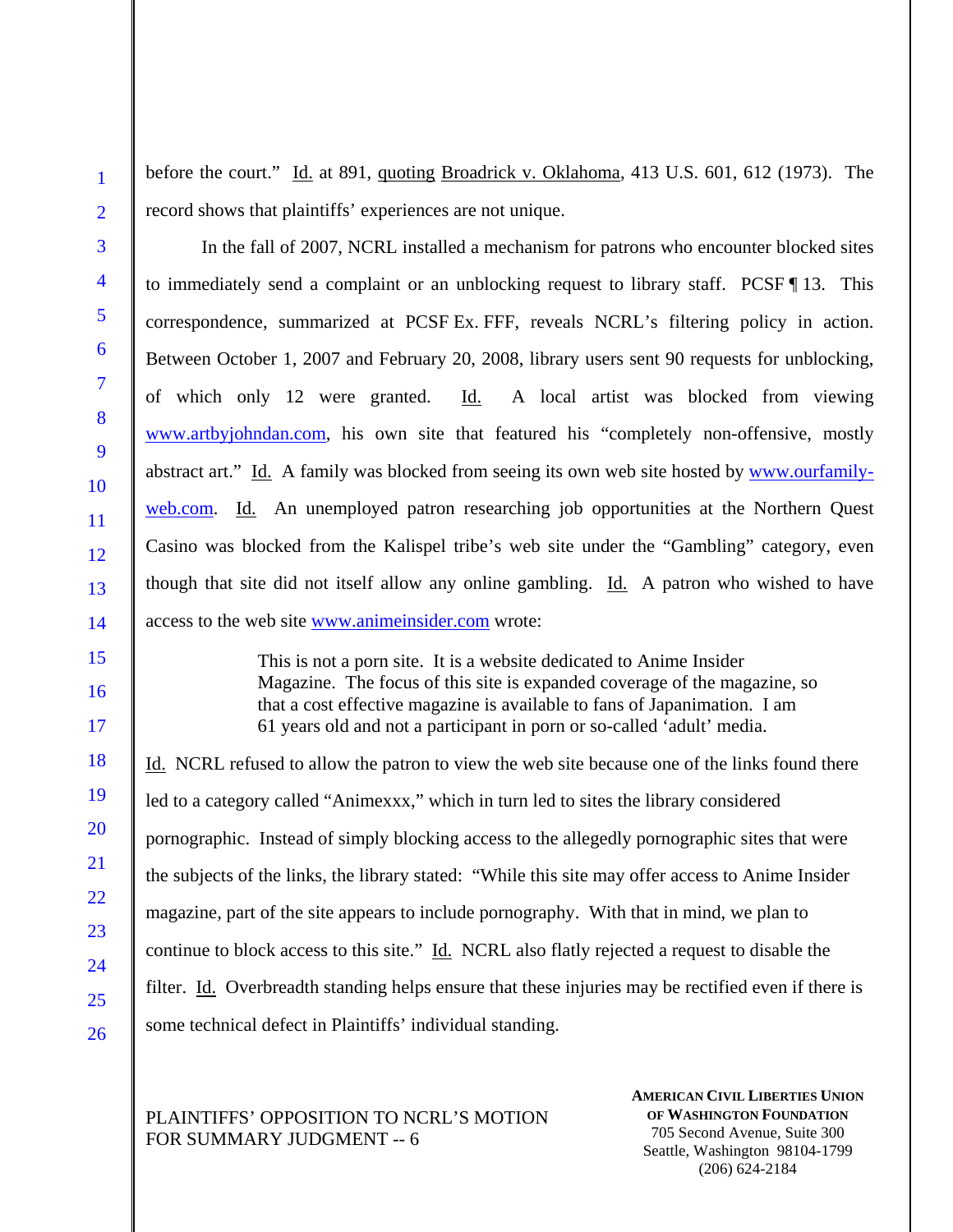## **III. NCRL'S FILTERING POLICY IS OVERBROAD**

"The overbreadth doctrine prohibits the Government from banning unprotected speech if a substantial amount of protected speech is prohibited or chilled in the process." Ashcroft v. Free Speech Coalition, 535 U.S. 234, 237 (2002). Whether a governmental policy restricts a "substantial amount" of constitutionally protected communication is a question of law that may be determined on summary judgment. Id. at 256 (deciding overbreadth on summary judgment); Board of Airport Commissioners of City of Los Angeles v. Jews for Jesus, Inc., 482 U.S. 569, 572 (1987) (same). NCRL does not genuinely dispute the volume of Web sites that it prevents its patrons from viewing. Instead, it argues that the amount of material it censors is not substantial, and hence constitutionally tolerable. This Court should find otherwise.

# **A. NCRL's Stated Purpose Is To Prevent All Patrons -- Including Adults -- From Viewing Material It Deems Inappropriate For Children**

There is no dispute that NCRL's filtering policy is driven by a conscious governmental policy to ensure that no one – including adults – will have access to certain Web sites because the library believes they are not fit for children. PSF at ¶¶ 50, 51; DSJ at 1-17. NCRL will only allow a blocked web site to be accessed if it is willing for minors to view that site. PSF 43-44. This approach suffers from the same fatal flaw as the Michigan statute that banned all literature that could have "a potentially deleterious influence upon youth." Butler v. Michigan, 352 U.S. 380, 383 (1957). As the Supreme Court remarked about that vastly overinclusive speech restriction, "[s]urely, this is to burn the house to roast the pig." Id*.*

## **B. NCRL Filters According to Categories That Encompass Protected Speech**

If the FortiGuard filtering categories are taken at face value, they plainly extend to constitutionally protected material that is not obscene, is not child pornography, and is not "harmful to minors" as defined in CIPA. Many of these categories were discussed in Plaintiffs'

PLAINTIFFS' OPPOSITION TO NCRL'S MOTION FOR SUMMARY JUDGMENT -- 7

**AMERICAN CIVIL LIBERTIES UNION OF WASHINGTON FOUNDATION** 705 Second Avenue, Suite 300 Seattle, Washington 98104-1799 (206) 624-2184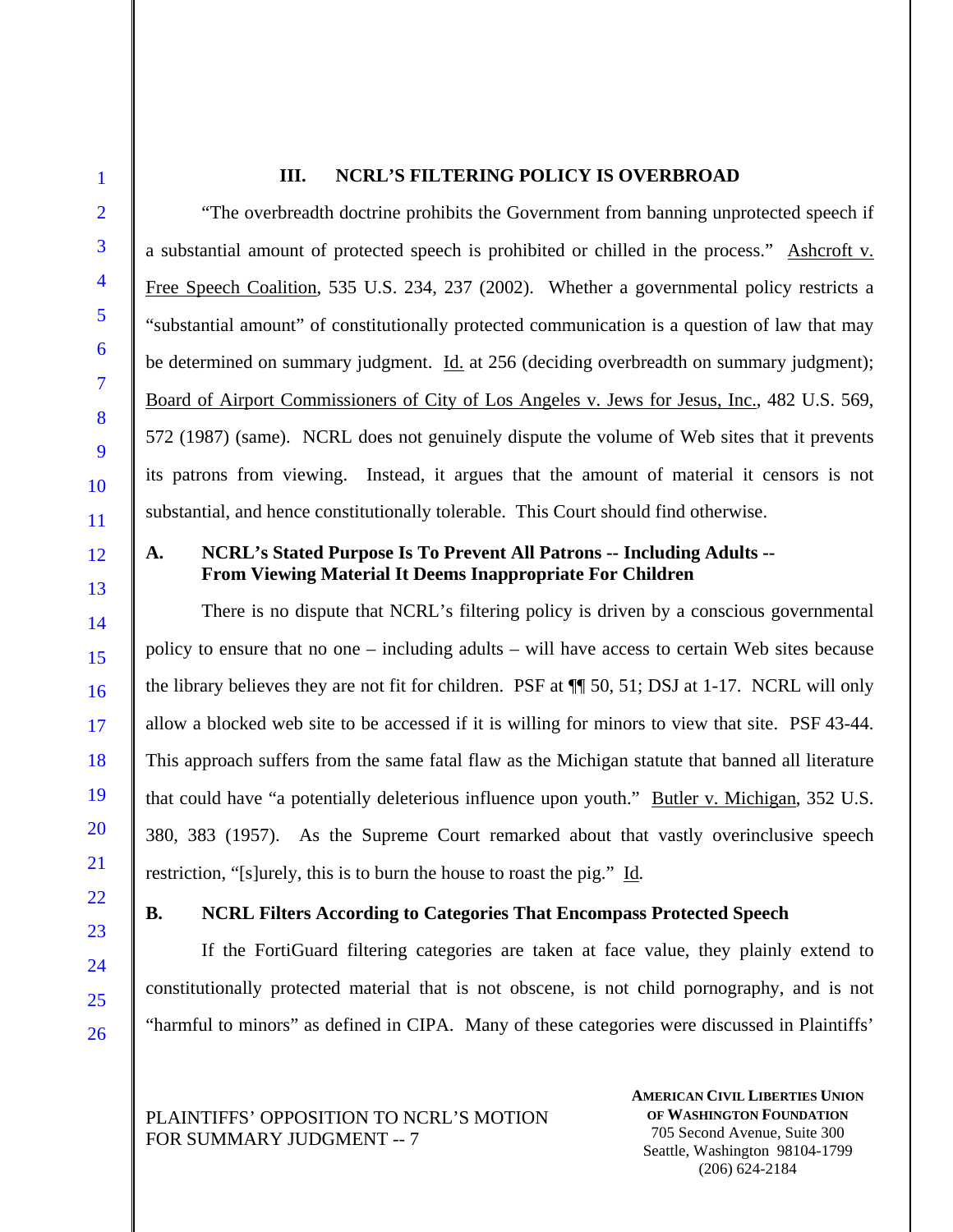1

summary judgment motion. PSJ at 11-13. An equally problematic category is "Nudity and Risque," defined as "Mature content sites (18+ or older) that depict the human body in full or partial nudity without the intent to sexually arouse." DSF ¶ 55 (emphasis added). This definition sweeps in valuable speech ranging from a photograph of the ceiling of the Sistine Chapel to an anatomical chart in a medical textbook. The filter's actual functioning belies any argument that NCRL blocks access only to hard-core pornography. The filter blocks fine art that happens to feature nudity – including, for example, www.artenuda.com/paintings2.asp (part of a site dedicated to "Renaissance, Baroque, Rococo, Neo-Classical masterpieces of fine art"), www.mapplethorpe.org/index.html (the Web site of the Robert Mapplethorpe Foundation), fineartnude.com/webring (a site dedicated to artistic photographs of nudes). PCSF ¶ 11. This culturally valuable expression is constitutionally protected, and there is no justification for prohibiting adult library patrons from viewing it.

Other categories that NCRL seeks to block raise similar problems. For example, NCRL blocks all image search tools because "[i]f such categories were not blocked, a patron could circumvent the filter by simply entering terms associated with obscene content." Even if this were true, NCRL's approach throws out the baby with the bathwater. The record reflects that a large number of NCRL patrons are aggrieved by the decision to bar image search web sites that they sought to use for entirely innocent purposes including scrapbooking, quilting, school reports, college homework, or to search for Disney characters or photos from the D-Day invasion at Normandy. PCSF ¶ 13 & Exs. EEE and FFF. As one library user wrote:

> Not sure I understand why [Google image search] is blocked. People that want to find pictures of 'inappropriate' things can find them without the image search. If they are motivated to do so, they will. Kind of like every other illegal activity. Please don't make life more difficult for the 99.5% of people using the library resources in an acceptable manner (for instance, using the image search to study for anatomy and physiology).

# PLAINTIFFS' OPPOSITION TO NCRL'S MOTION FOR SUMMARY JUDGMENT -- 8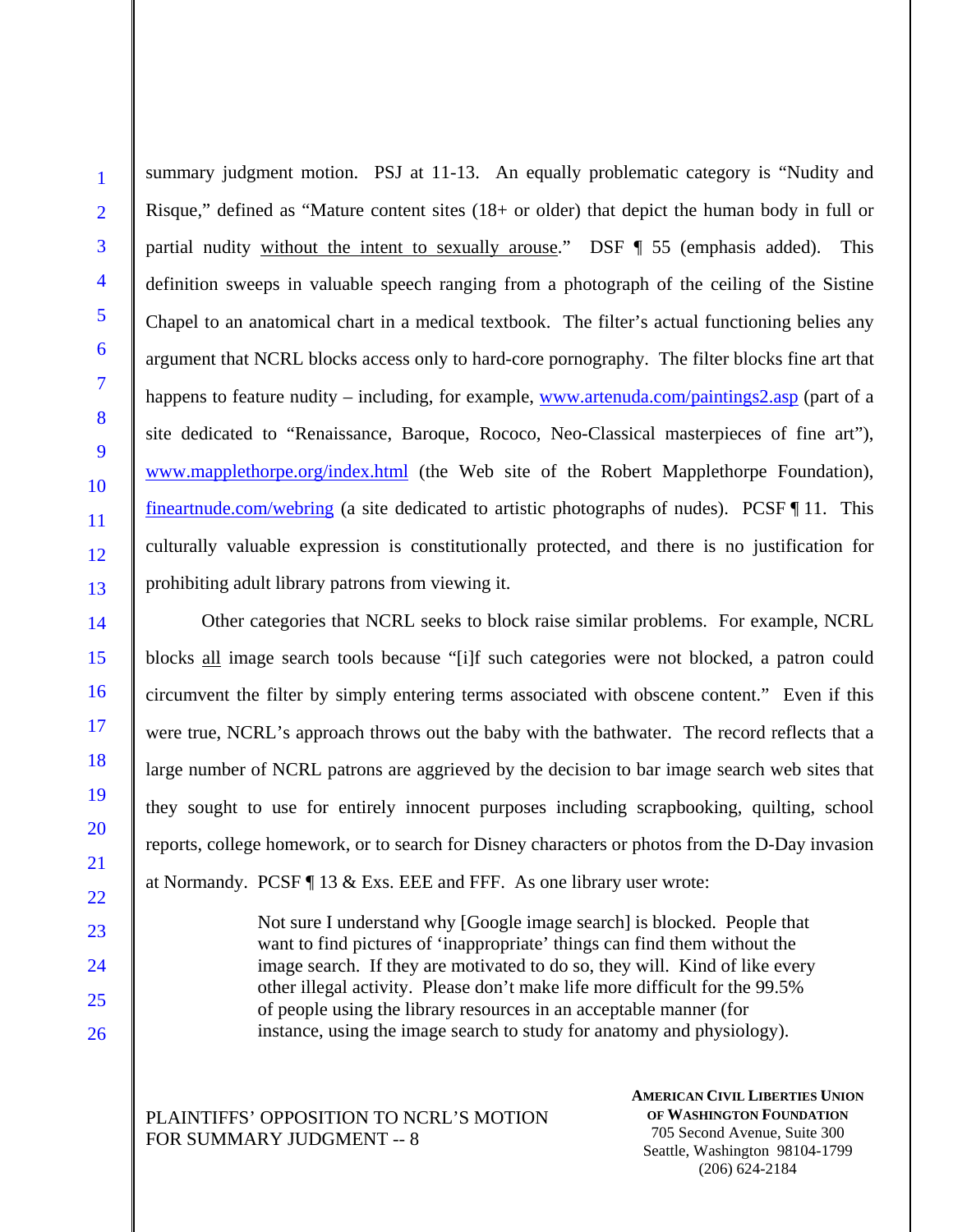Id. The library rejected all of these unblocking requests. In a similar vein, NCRL blocks all sites about gambling, whether or not they facilitate illegal transactions. PSF ¶ 88. Given the proliferation of state lotteries and surge in popularity of televised poker, there is likely to be substantial interest in lawful information about gambling.

# **C. The Technology Used For Filtering Inevitably Results In Overblocking**

### **1. The FortiGuard Filter Overblocks**

NCRL acknowledges in its Opening Brief the inevitability of underblocking (failure to block sites matching the category description) and overblocking (blocking sites that do not match the category description). DSJ at 19. NCRL contends that overblocking is not a substantial problem, but it is an independent source of overbreadth.

Plaintiffs' expert Bennett Haselton established that at any given time, FortiGuard will block approximately 80,000 entirely innocent web sites as "Pornography" and "Adult Material." The number of overblocked sites would be even larger if Haselton had tested for other categories blocked by NCRL, including "Nudity and Risque", "Gambling", "Image Search", and so on. NCRL's expert Paul Resnick reported a similar volume of overblocking. PSF ¶ 101-11. NCRL does not genuinely dispute the sheer magnitude of sites wrongly blocked. Instead, it argues that it is inconsequential collateral damage. For this argument, it relies chiefly on Dr. Resnick's conclusion that during the week of August 23-29, 2007, NCRL patrons made requests to see only 20 Web sites that were blocked in error. DSJ at 19. NCRL's argument is not well-taken.

When considering overblocking, the salient question is the potential for interference with protected speech. For example, Schad v. Borough of Mount Ephraim, 452 U.S. 61 (1981), involved a zoning ordinance that barred all "live entertainment" from the city limits. The Supreme Court found this to be overbroad without requiring the plaintiff to provide evidence that there was any particular level of demand for live entertainment in the town. The ordinance was

PLAINTIFFS' OPPOSITION TO NCRL'S MOTION FOR SUMMARY JUDGMENT -- 9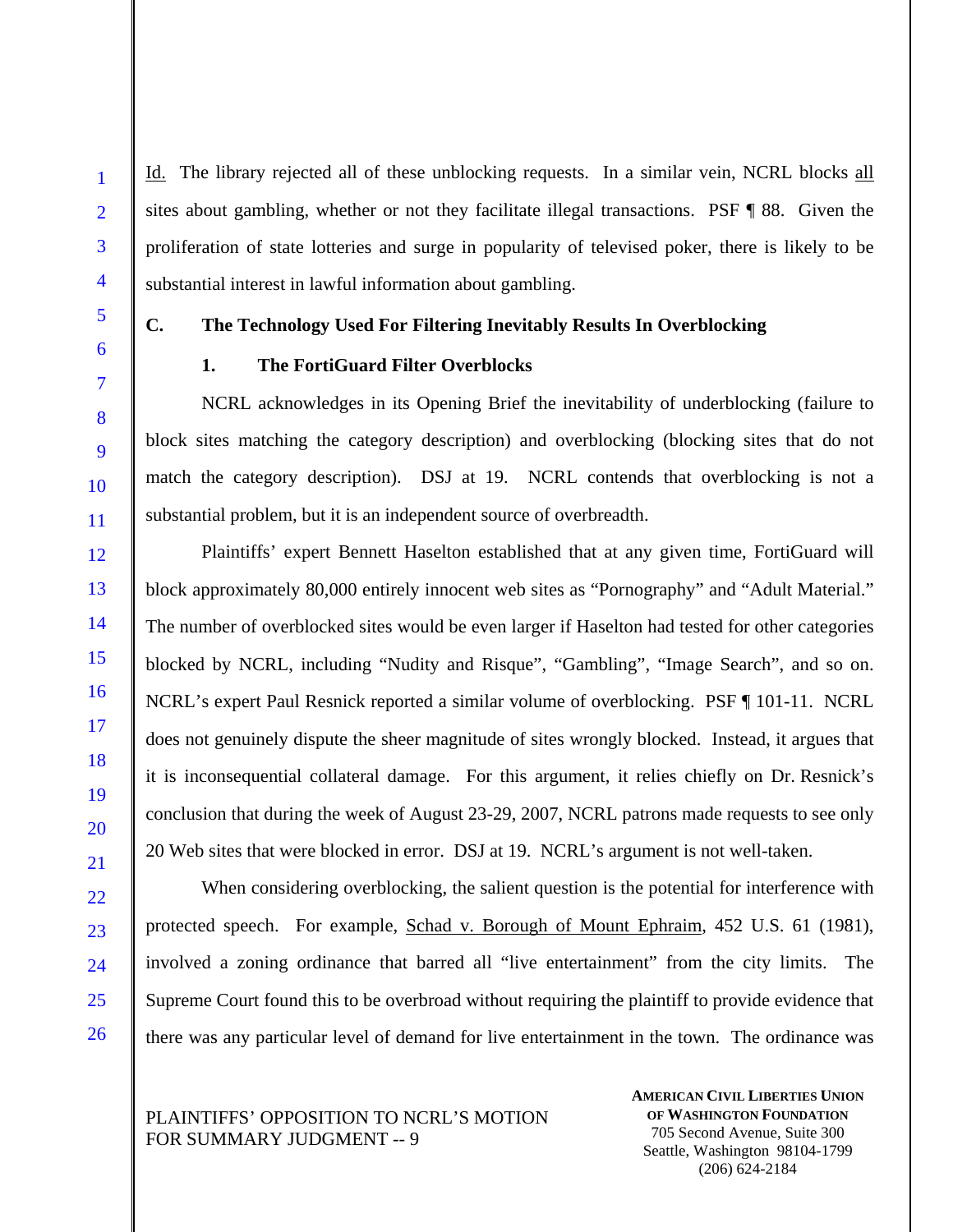overbroad not because it eliminated a volume of communication for which there was proven past demand, but because it eliminated communication that could be substantial. Here, the question is not how much injury NCRL's filtering policy inflicted on library patrons in the past, but how much it may cause in the future. The fact that no NCRL patron happened to request a particular wrongly blocked site in the past does not reduce other patrons' right to see it today or tomorrow.

Even if overbreadth were to be judged solely on past overblocking experienced by NCRL patrons, Plaintiffs submit that 20 Web sites per week would result in approximately 1,040 instances of overblocking per year, which is by itself a substantial imposition on speech in its own right. But as it happens, NCRL's assertion about 20 overblocked sites in one week understates Dr. Resnick's actual findings. His full report indicates that 20 entire web sites (toplevel domain names) were wrongly blocked, but an even larger number of individual web pages had graphics or images wrongly blocked, including 24 large images and 744 smaller "helper" images. PCSF ¶ 35. Thus, in the test week, NCRL patrons requested but were not allowed to view over 788 wholly innocuous URLs. Over the course of a year, this would amount to 40,976 wrongful blockages big and small.

These troubling numbers are an understatement of the full problem for several important additional reasons. First, Dr. Resnick's task was to determine how often FortiGuard wrongly identified sites as falling within NCRL's chosen categories, whether or not the categories are themselves suspect. This means that if the "Nudity and Risque" category blocks 100 attempts by NCRL viewers to access Renaissance paintings by Titian or Michaelangelo, NCRL's method would not count them as errors. Second, Dr. Resnick did not attempt to quantify the number of cites wrongly blocked as Malware, Spyware, Hacking, and Phishing. The record reflects that in the past few months both the Malware and Hacking web sites have generated errors about which NCRL patrons have complained. PCSF  $\P$  13 & Exs. EEE & FFF. Third, as Dr. Resnick himself

## PLAINTIFFS' OPPOSITION TO NCRL'S MOTION FOR SUMMARY JUDGMENT -- 10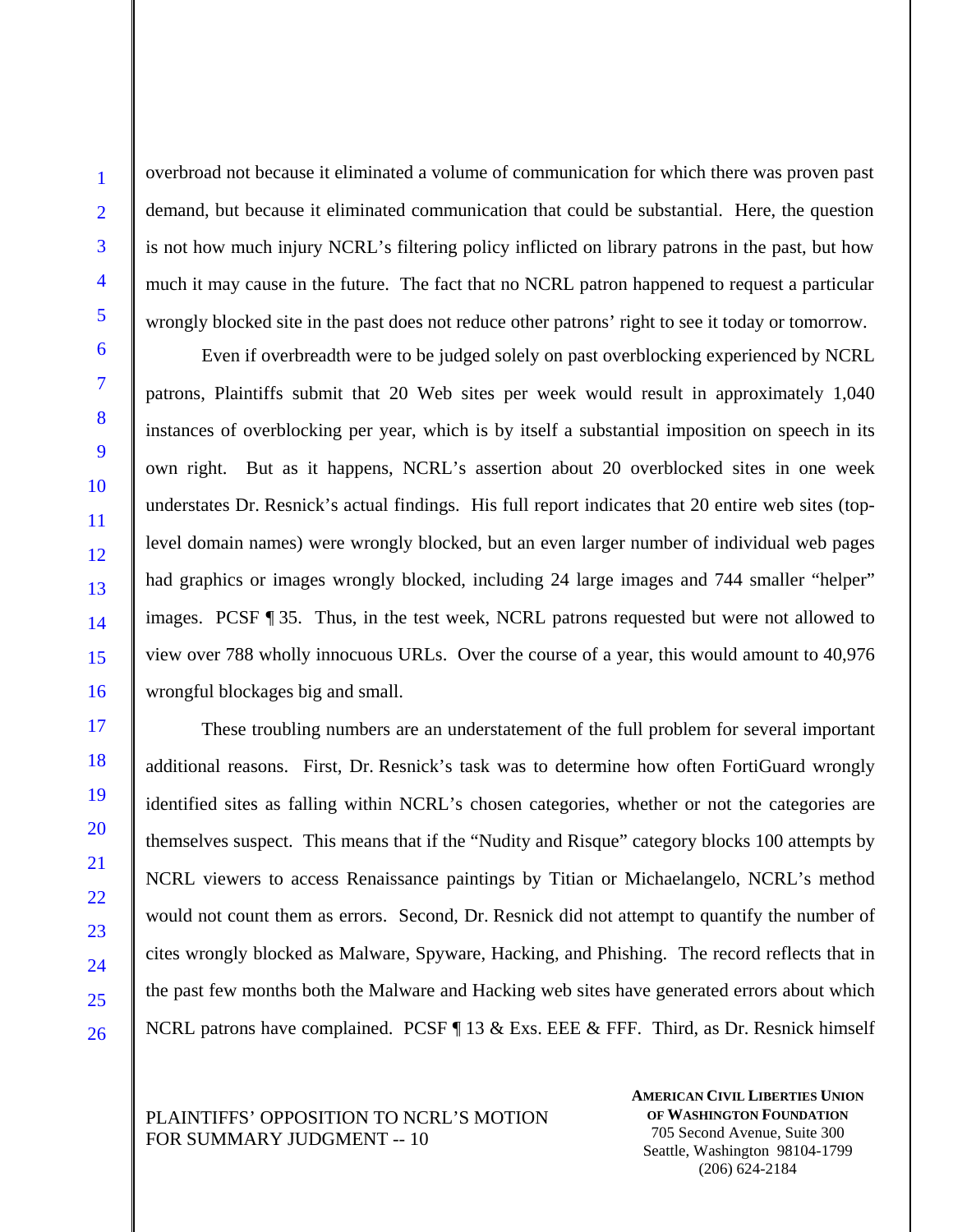acknowledged, his sample is likely affected by the fact that NCRL patrons know that the library filters stringently, and hence they may have engaged in self-censorship that reduces the total number of requests for sites that would have been wrongly blocked in the absence of selfcensorship. PCSF ¶ 34.

### **2. Site-By-Site Unblocking Does Not Cure the Constitutional Problem**

NCRL's unblocking procedures do not save its policy of refusing to disable its Internet filter at the request of adults. First, NCRL does not commit to unblocking individual Web sites at the request of adults – it only unblocks Web sites that it considers fit for viewing by all patrons, including children. FortiGuard allows users to disable the filter at a single terminal for a designated length of time, PCSF ¶ 20, and this is the method envisioned by CIPA, but NCRL will not do it. Second, there is no procedure for the prompt unblocking of erroneously blocked Web sites. Branch librarians are not authorized to unblock Web sites at the request of patrons. Rather, the decision whether to unblock must be made at headquarters, which takes hours or days. PCSF ¶ 13. For a rural library where patrons may have to travel significant distances to reach the library, the absence of a prompt response is significant.

# **IV. NCRL IMPOSES A CONTENT-BASED SPEECH RESTRICTION THAT FAILS HEIGHTENED SCRUTINY**

**A. NCRL Filters Based on Content** 

NCRL acknowledges, as it must, that its filter blocks web sites based on their content. See DSJ at 15 ("Internet filtering is a form of content selection"). A government entity may not interfere with communication because of its content unless it demonstrates that the decision serves compelling interests in a narrowly tailored way. See PSJ at 13-14; Loudoun II, 24 F.Supp.2d at 564-65. NCRL cannot satisfy either part of that test.

PLAINTIFFS' OPPOSITION TO NCRL'S MOTION FOR SUMMARY JUDGMENT -- 11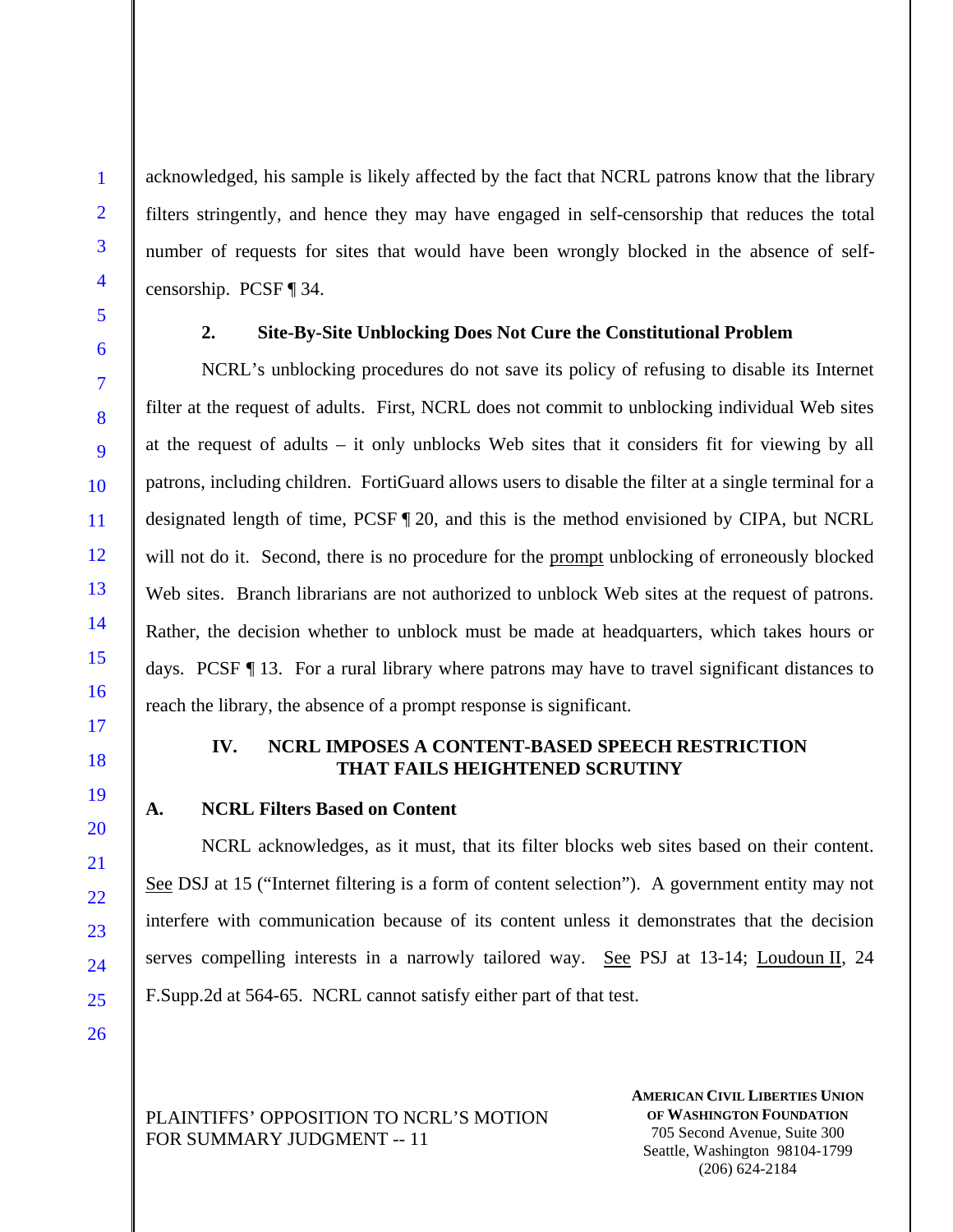1

# **B. NCRL's Proffered Justifications for Continuous Filtering for Adults Are Inadequate**

NCRL's reasons for its actions are not compelling (or even substantial).

## **1. Complying With CIPA**

NCRL's filtering system deviates from CIPA in many ways. PSJ at 2 n.1. Moreover, CIPA authorizes libraries to disable the filter, and it is this ability to disable that makes the statute constitutional. United States v. American Library Ass'n, 539 U.S. 194 (2003) ("ALA"). See generally, PSJ at 16-18.

#### **2. Promoting NCRL's Mission and Collection Development Policy**

NCRL assertion that its filtering practices are "consistent" with its mission and Collection Development Policy, DSJ at 7, 11, 14-15, 16, is supported only by a conclusory assertion in a declaration. DSF ¶ 60; Marney Decl. at ¶ 32. "Uncorroborated and self-serving declarations ... alone do not create any genuine issues of material fact." DuBois v. Association of Apartment Owners of of 2987 Kalakaua, 453 F.3d 1175, 1180 (9th Cir. 2006). See also Lujan v. Nat'l Wildlife Federation, 497 U.S. 871, 888 (1990) (purpose of Rule 56(e) "is not to replace conclusory allegations of the complaint or answer with conclusory allegations of an affidavit"). In fact, NCRL's stated mission "to promote reading and lifelong learning" is not well served by preventing adults from reading tens of thousands of Web sites. If anything, a filtering policy that sharply reduces the availability of reading matter, while creating frustration and ill will on the part of library patrons, is certain to discourage reading and lifelong learning.

The Collection Development Policy, Marney Decl. Ex. C, nowhere authorizes librarians to bar adult patrons from seeing wide swaths of lawful material that is already bought and paid for. To the contrary, the Policy emphasizes that "The Board of Trustees believes that reading, listening to, and viewing library materials are individual, private matters. While individuals are

PLAINTIFFS' OPPOSITION TO NCRL'S MOTION FOR SUMMARY JUDGMENT -- 12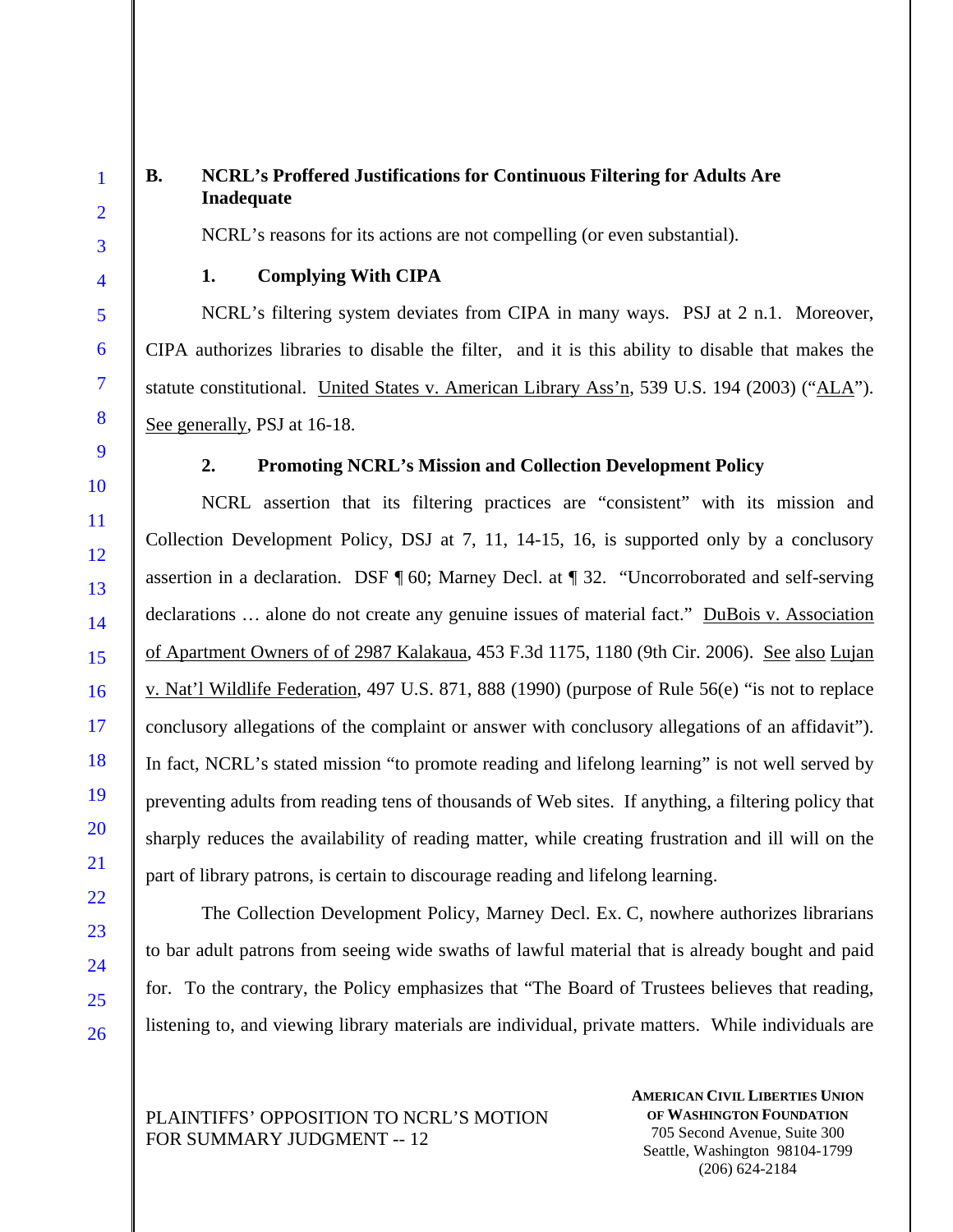free to select or to reject materials for themselves, they cannot restrict the freedom of others to read, view, or inquire." The Collection Development Policy also recognizes that "Not all materials [in the collection] will be suitable for all members of the library." The Policy states that NCRL "shall be responsive to public suggestion of titles and subjects to be included in the library collection." The past few months of unblocking requests show that NCRL's filtering policy actually impedes the library's ability to respond to public suggestions. PCSF ¶ 13.

# **3. Ensuring Network Security**

Plaintiffs agree that NCRL may take appropriate steps to protect the integrity of its network (see PSJ at 3 n.2). However, NCRL has not been demonstrated how the categories chosen will serve that goal. In fact, the best approach to network security is appropriate firewall and malware screening software, and not measures like the "Spam URL" category that bar viewers from accessing any web site that is mentioned in a spam e-mail (most of which would pose no security risk at all. See Declaration of Bennett Haselton.

#### **4. Working Cooperatively With Schools**

Disabling the filter at the request of adults would not prevent NCRL from working cooperatively with schools. Nothing in Plaintiffs' requested relief would affect NCRL's authority to require filters when its computers are used by minors.

# **5. Minimizing Confrontations Between Patrons and Staff**

Where heightened scrutiny is involved, "the government must present more than anecdote and supposition" to support its claim that an actual problem exists requiring the suppression of speech. ); United States v. Playboy Entm't Group, Inc., 529 U.S. 803, 822-23 (2000). NCRL's arguments about confrontations in the library are quite literally based upon

PLAINTIFFS' OPPOSITION TO NCRL'S MOTION FOR SUMMARY JUDGMENT -- 13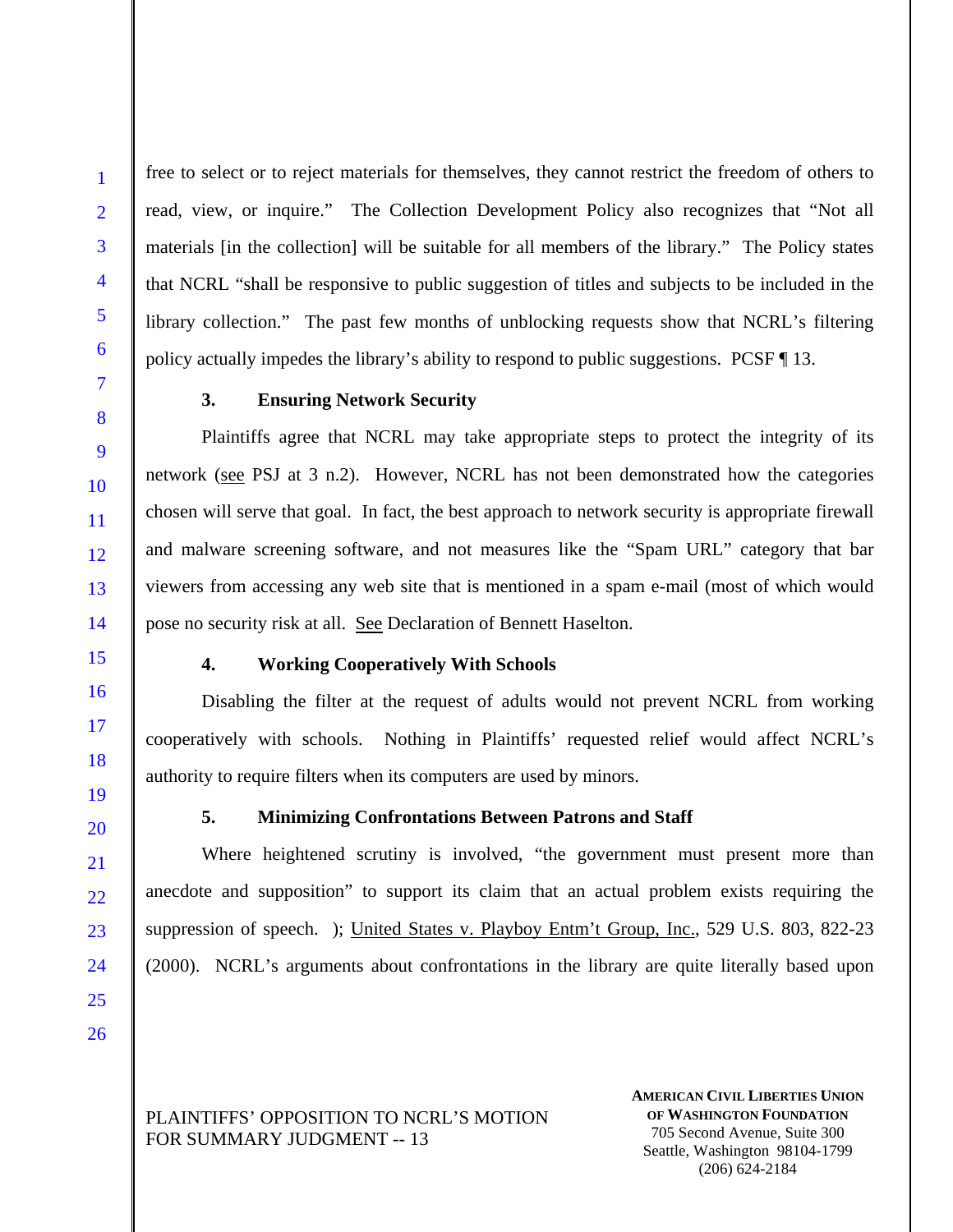anecdote. Moreover, the anecdotes are inadmissible hearsay.<sup>3</sup> Even if considered, they are not legally persuasive.

The main thrust of most of these anecdotes is that library staff disliked viewing what some library patrons were viewing. But "speech does not lose its protected character … simply because it may embarrass others." NAACP v. Claiborne Hardware Corp., 458 U.S. 886, 910- 911 (1982). Librarians, as much as – and indeed, more than – other citizens, are expected to know that "the burden normally falls upon the viewer to 'avoid further bombardment of his sensibilities simply by averting his eyes'." Erznoznik v. City of Jacksonville, 422 U.S. 205, 210- 11 (1975), quoting Cohen v. California, 403 U.S. 15, 21 (1971) (internal punctuation omitted). Thus, even if some employees are willing or eager for NCRL to suppress substantial amounts of protected expression in order to avoid exposure to a tiny amount of unprotected expression, this would not justify the suppression.

In some hearsay anecdotes, library staff supposedly felt uncomfortable asking patrons to stop viewing inappropriate material. See DSF at ¶ 90-98. NCRL labels these events as "confrontations," but the actual interactions with the patrons are not described (only the subjective feelings of the library staff). There is no evidence that these library users refused to conform their behavior to appropriate standards when instructed by a librarian. In fact, there is no evidence that these alleged "confrontations" consisted of anything more than a polite exchange of words. Nor is there any evidence that a child under the age of ever viewed

 $\overline{a}$ 

<sup>&</sup>lt;sup>3</sup> The only source of these anecdotes is the hearsay repeated in the Declaration of Dan Howard. DSF at ¶ 90-98. The Court should disregard paragraphs 8-17 of Mr. Howard's declaration. Mr. Howard himself has never witnessed patrons viewing pornography in the library. Compare Howard Decl. at  $\P$  7-16 with Howard Dep. at 39-41 (PCSF at ¶ 29-32). NCRL did not disclose as witnesses any of the library staff mentioned in Mr. Howard's declaration, so under Fed.R.Civ.P. 37(c)(1), these witnesses may not be called to testify at trial. As a result, the declaration is not an affidavit "made on personal knowledge" that sets forth "facts that would be admissible in evidence." Fed.R.Civ.P. 56(e).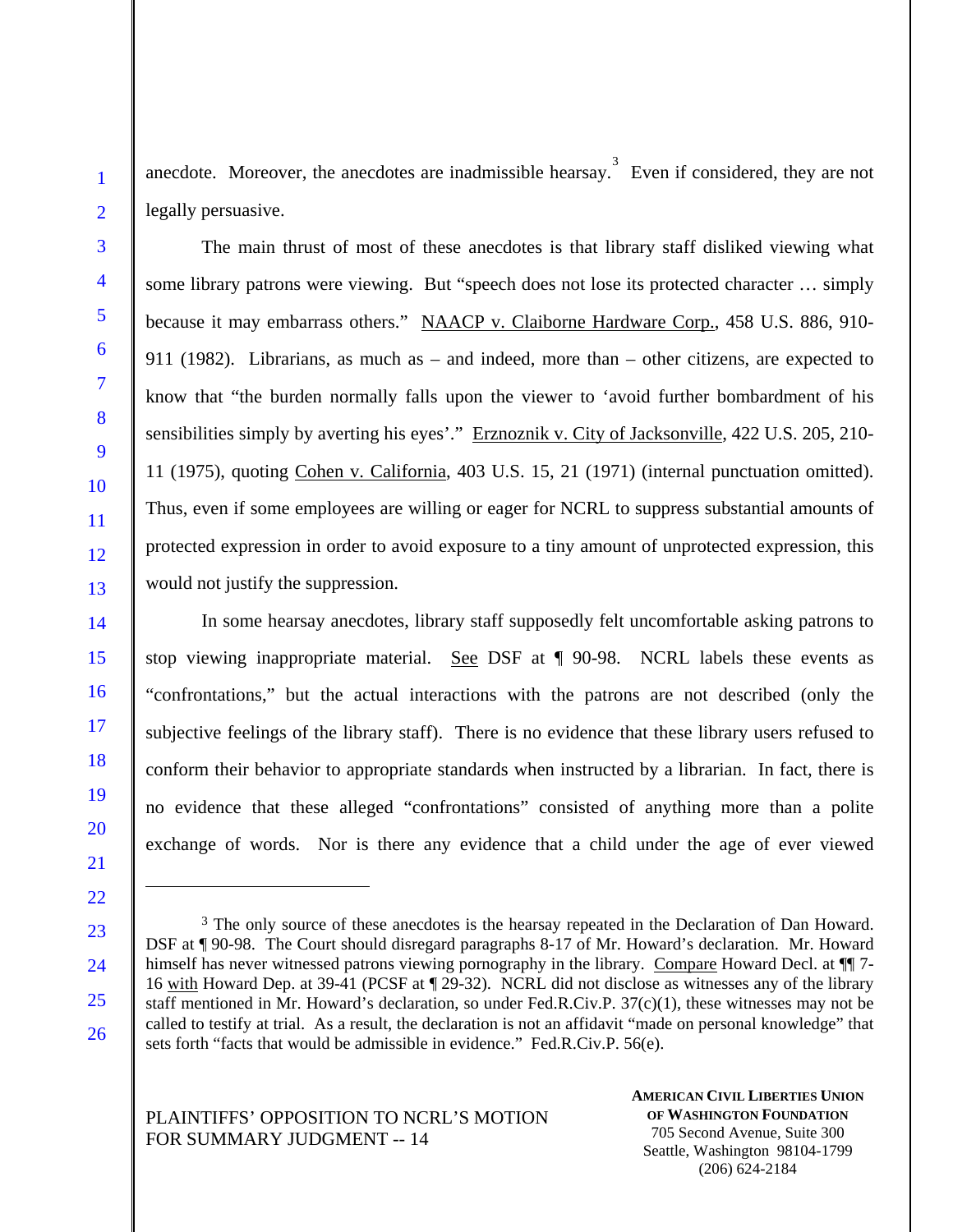pornographic images on a library computer due the actions of an adult library patron. PCSF at ¶ 29-32. Sometimes librarians must perform uncomfortable tasks, including asking boisterous patrons to lower their voices, homeless patrons to shower, or underage patrons to stop giggling over gynecology texts. See Loudoun II, 24 F.Supp.2d at 567. Labeling these events "confrontations" does not justify content-based censorship.

Finally, there is no evidence that the relief requested would lead to significantly more interactions of this sort. If the hearsay reports are believed, NCRL's existing filtering system does not successfully banish all obscene images from NCRL's computers. See Marney Dep. at 51, 61-63, 140; Howard Decl. ¶ 7; Howard Dep. at 39-42. The existing sporadic level of alleged incidents will continue regardless. Not all adult users would ask for unfiltered Internet access if it were available, especially if the NCRL service area is as straight-laced as NCRL claims. PCSF ¶ 57. There is also no reason to believe that all requests for disabling would be made in order to view obscenity. Given the stigma involved, it is unreasonable to presume that many adults will view obscene in small-town public libraries where they might be seen by their neighbors.

## **6. Protecting Children From a "Dangerous Environment"**

NCRL speculates that "unfiltered adult internet use may lead to a dangerous environment for children." DSJ at 18-19. NCRL's only support for this assertion is a newspaper article discussing online pornography in a Dallas, Texas public library. "Newspaper articles have been held inadmissible hearsay as to their content." Larez v. City of Los Angeles, 946 F.2d 630, 642 (9th Cir. 1991). Even if considered, there is no mention anywhere in the newspaper article that Dallas library patrons' viewing of pornographic images online created a "dangerous environment" for anyone – children or adults. Also, according to the article, Internet access is

PLAINTIFFS' OPPOSITION TO NCRL'S MOTION FOR SUMMARY JUDGMENT -- 15

**AMERICAN CIVIL LIBERTIES UNION OF WASHINGTON FOUNDATION** 705 Second Avenue, Suite 300 Seattle, Washington 98104-1799 (206) 624-2184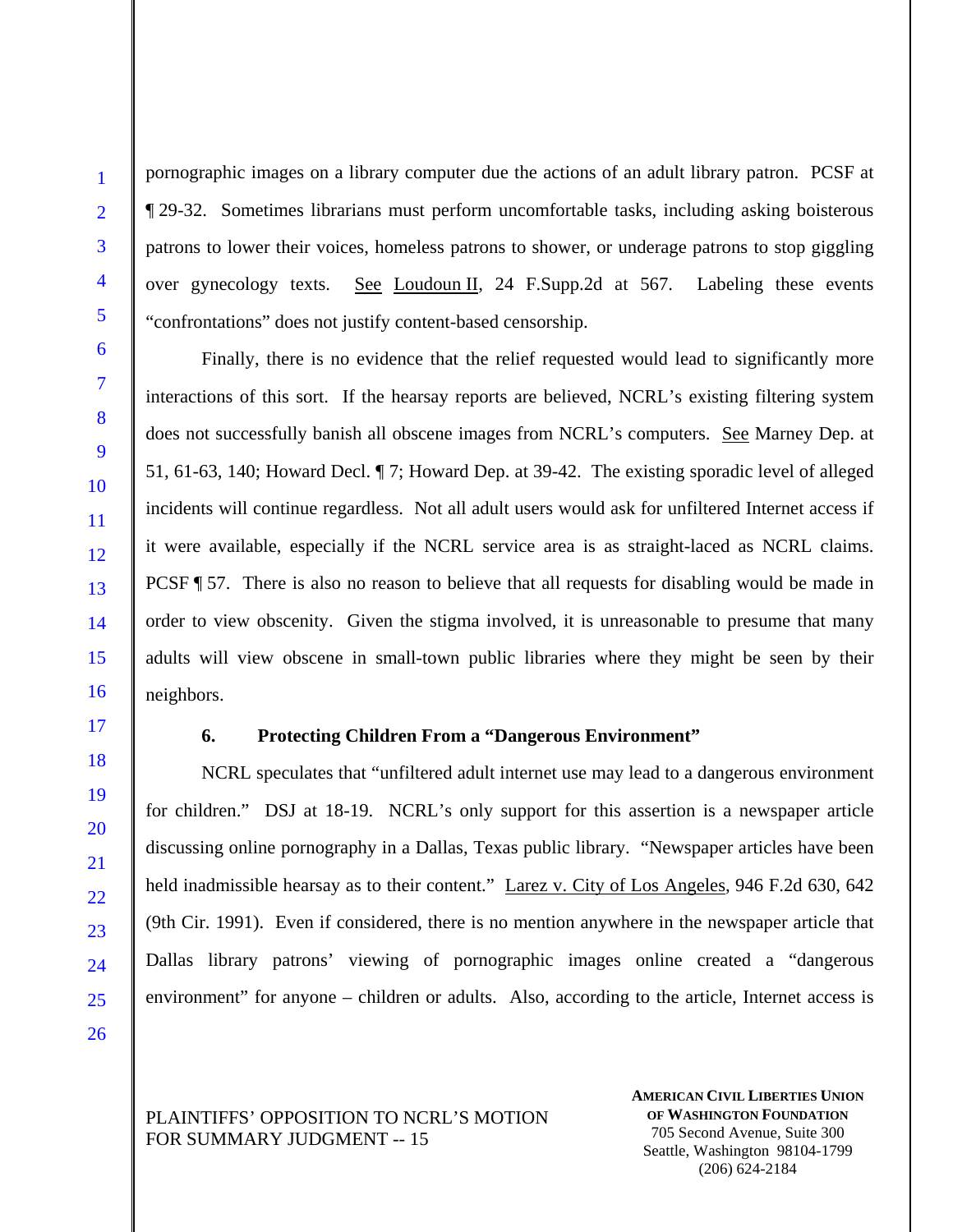always unfiltered at the Dallas library, whereas the only relief Plaintiffs are seeking in this case is disabling of NCRL's Internet filter at the request of adults.

# **7. Preventing Illegal Conduct**

NCRL seeks to prevent illegal activity (for example, online gambling) on NCRL computers, DSJ at 11, 16, which is a legitimate objective. However, NCRL cannot block vast amounts of protected speech as the means to deter illegality. "The Government may not suppress lawful speech as the means to suppress unlawful speech." Ashcroft v. Free Speech Coalition, 535 U.S. 234, 255 (2002). See also Broadrick v. Oklahoma, 413 U.S. 601, 612 (1973) ("the possible harm to society in permitting some unprotected speech to go unpunished is outweighed by the possibility that protected speech of others may be muted…." ).

#### **8. Avoiding Liability for Employment Discrimination**

Finally, NCRL implies that the requested relief would subject it to liability for employment discrimination. DSJ at 17, 18. A claim of sex discrimination based upon a hostile work environment requires proof of, among other things, an employer's conduct that is "sufficiently severe or pervasive to alter the conditions of the victim's employment and create an abusive working environment." Craig v. M & O Agencies, Inc., 496 F.3d 1047, 1055 (9th Cir. 2007). The conditions of employment at a public library include a willingness to accept that patrons may read things that the staff would not appreciate. If NCRL's reasoning were accepted, Jewish employees could sue a library for allowing patrons to read Hitler's *Mein Kampf*, or African-American employees could sue a library that stocked copies of works alleged to be racist. Such claims would of course fail. See Monteiro v. Tempe Union High School District, 158 F.3d 1022, 1029-30 ( $9<sup>th</sup>$  Cir 1998) (public school did not discriminate by assigning *Huckleberry Finn* as required reading, even though book frequently uses the word "nigger"). Indeed, if NCRL's argument were correct it would probably need to filter for an entire range of

# PLAINTIFFS' OPPOSITION TO NCRL'S MOTION FOR SUMMARY JUDGMENT -- 16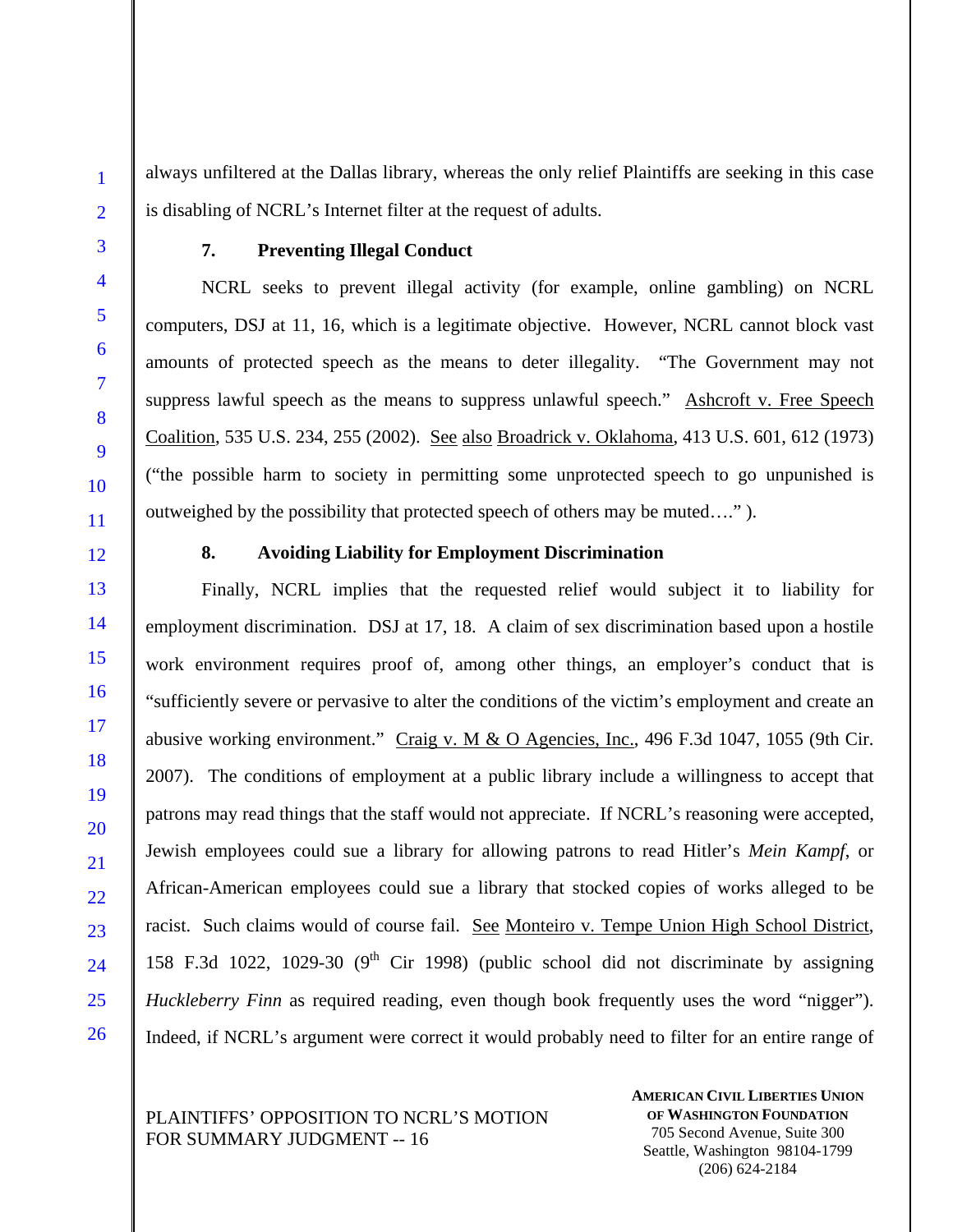Internet expression that it currently does not, because a claim for hostile environment is not limited to sex discrimination. See Monteiro, 158 F.3d at 1033 (outlining claim for racially hostile environment).

No court has ever found that a public library could be sued for the absence of filters. Loudoun II, a case indistinguishable from this one, held the opposite. A major defense of the Loudoun County library was that its overbroad internet filtering policy was necessary to prevent a hostile work environment. Judge Brinkema rejected that claim because, as here, filtering is not necessary to avoid a hostile work environment. 24 F.Supp.2d at 565-66. Other types of liability were at issue in Kathleen R. v. City of Livermore, 104 Cal.Rptr.2d 772 (Cal. App. 2001), where the plaintiff wanted her local library to install filters to ensure that her 12-year-old son did not see the adult material viewed by adult patrons. The California Court of Appeals rejected all of plaintiff's theories, concluding that "a city is not subject to suit for damages or an injunction for offering unrestricted access to the Internet through computers at a public library." Id. at 775. Much of the immunity results from 47 U.S.C.  $\S 230(c)(1)$ , which prevents any lawsuit against a "provider" of interactive computer services (including a library) for content written by third parties. Id. at 776-781.

NCRL relies upon inadmissible hearsay from newspaper articles about a hostile work environment lawsuit in Minneapolis. DSJ at 18 n.11. The actual facts of that case support Plaintiffs. In Adamson v. Minneapolis Public Library, No. 03-02521 (D. Minn. March 24, 2003), librarians challenged a policy that expressly allowed patrons to view obscenity on library computers, and instructed library staff not to intervene even if patrons invited minors to view obscenity with them. PCSF ¶ 56, Ex. HHH. This alarming situation is distinguishable from the relief requested by Plaintiffs in this case, which would not require NCRL to tolerate obscenity or substantial disruption of library facilities. Adamson settled out of court and established no

PLAINTIFFS' OPPOSITION TO NCRL'S MOTION FOR SUMMARY JUDGMENT -- 17

**AMERICAN CIVIL LIBERTIES UNION OF WASHINGTON FOUNDATION** 705 Second Avenue, Suite 300 Seattle, Washington 98104-1799 (206) 624-2184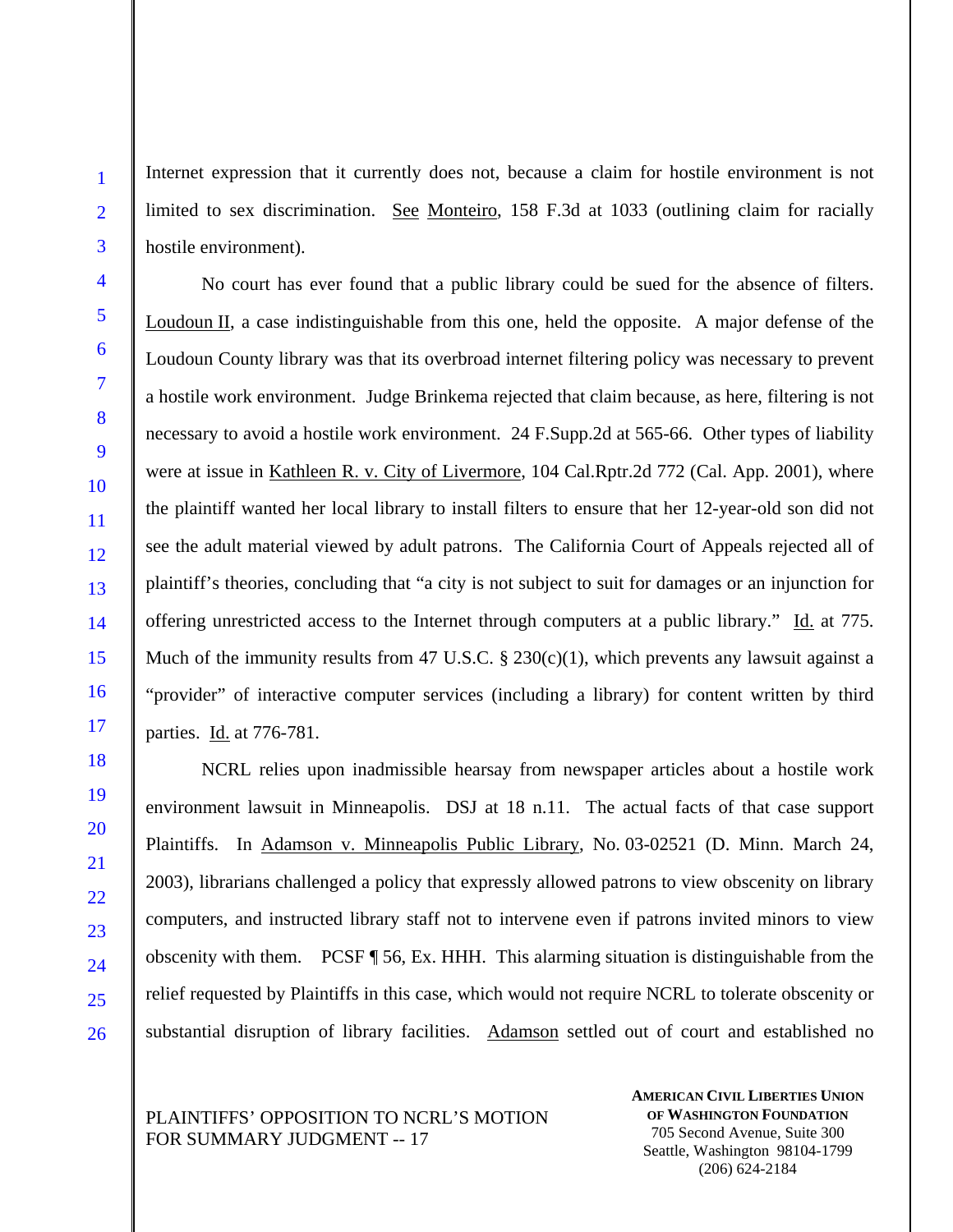| $\mathbf{1}$   | precedent. PCSF ¶ 56, Ex. III. Significantly, the Minneapolis library revised its internet use                                                                                    |  |  |  |  |  |
|----------------|-----------------------------------------------------------------------------------------------------------------------------------------------------------------------------------|--|--|--|--|--|
| $\overline{2}$ | policy after settling Adamson, and the new policy is precisely what Plaintiffs seek here:                                                                                         |  |  |  |  |  |
| 3              | The Children's Internet Protection Act (CIPA), passed Congress in 2000 and                                                                                                        |  |  |  |  |  |
| $\overline{4}$ | upheld by the Supreme Court in 2003, requires libraries receiving certain types of<br>federal funding to equip Internet-access computers with a technology protection             |  |  |  |  |  |
| 5              | measure that blocks or filters visual depictions that are obscene, contain child<br>pornography or are harmful to minors. In compliance with CIPA, the                            |  |  |  |  |  |
| 6              | [Minneapolis Public] Library Board authorized installation of filtering software                                                                                                  |  |  |  |  |  |
| $\overline{7}$ | designed to prevent access to obscenity, child pornography and materials harmful<br>to minors. In accordance with the law, persons aged 17 years or older may                     |  |  |  |  |  |
| 8              | request to have the filters disabled for any lawful purpose that meets the                                                                                                        |  |  |  |  |  |
| 9<br>10        | Minneapolis Public Library Internet Policy and Guidelines AND THE FILTER<br>WILL BE DISABLED.                                                                                     |  |  |  |  |  |
| 11             | Illegal use of the Internet is prohibited. Library users may not use the                                                                                                          |  |  |  |  |  |
| 12             | Library's Internet access to view, print, distribute, display, send or receive<br>images, text or graphics of obscene material or material that violates laws relating            |  |  |  |  |  |
| 13             | to child pornography. Library users may not disseminate, exhibit or display to<br>minors materials that are harmful to minors.                                                    |  |  |  |  |  |
| 14             | PSF 156, Ex. JJJ. (capital letters in original). The requested injunction would result in the same                                                                                |  |  |  |  |  |
| 15             | practices that the Minneapolis library believes are ample protection against liability.                                                                                           |  |  |  |  |  |
| 16<br>17       | C.<br><b>NCRL's Filtering Policy Is Not Narrowly Tailored</b>                                                                                                                     |  |  |  |  |  |
| 18             | An Overbroad Filtering Regime Is By Definition Not Narrowly<br>1.<br><b>Tailored</b>                                                                                              |  |  |  |  |  |
| 19<br>20       | A restriction that is overbroad is, by definition, not narrowly tailored. See, e.g., Bd. of                                                                                       |  |  |  |  |  |
| 21             | Trust. of the State University of New York v. Fox, 492 U.S. 469, 482 (1989) ("Quite obviously,                                                                                    |  |  |  |  |  |
| 22             | the rule  that a statute  must be 'narrowly tailored'  prevents a statute from being                                                                                              |  |  |  |  |  |
| 23             | overbroad"). The overbreadth arguments set forth above are therefore relevant here.                                                                                               |  |  |  |  |  |
| 24             | <b>Less Restrictive Alternatives Exist</b><br>2.                                                                                                                                  |  |  |  |  |  |
| 25             | A government policy that "effectively suppresses a large amount of speech adults have a                                                                                           |  |  |  |  |  |
| 26             | constitutional right to receive and to address to one another  is unacceptable if less restrictive                                                                                |  |  |  |  |  |
|                | <b>AMERICAN CIVIL LIBERTIES UNION</b><br>OF WASHINGTON FOUNDATION<br>PLAINTIFFS' OPPOSITION TO NCRL'S MOTION<br>705 Second Avenue, Suite 300<br><b>FOR SUMMARY JUDGMENT -- 18</b> |  |  |  |  |  |

Seattle, Washington 98104-1799 (206) 624-2184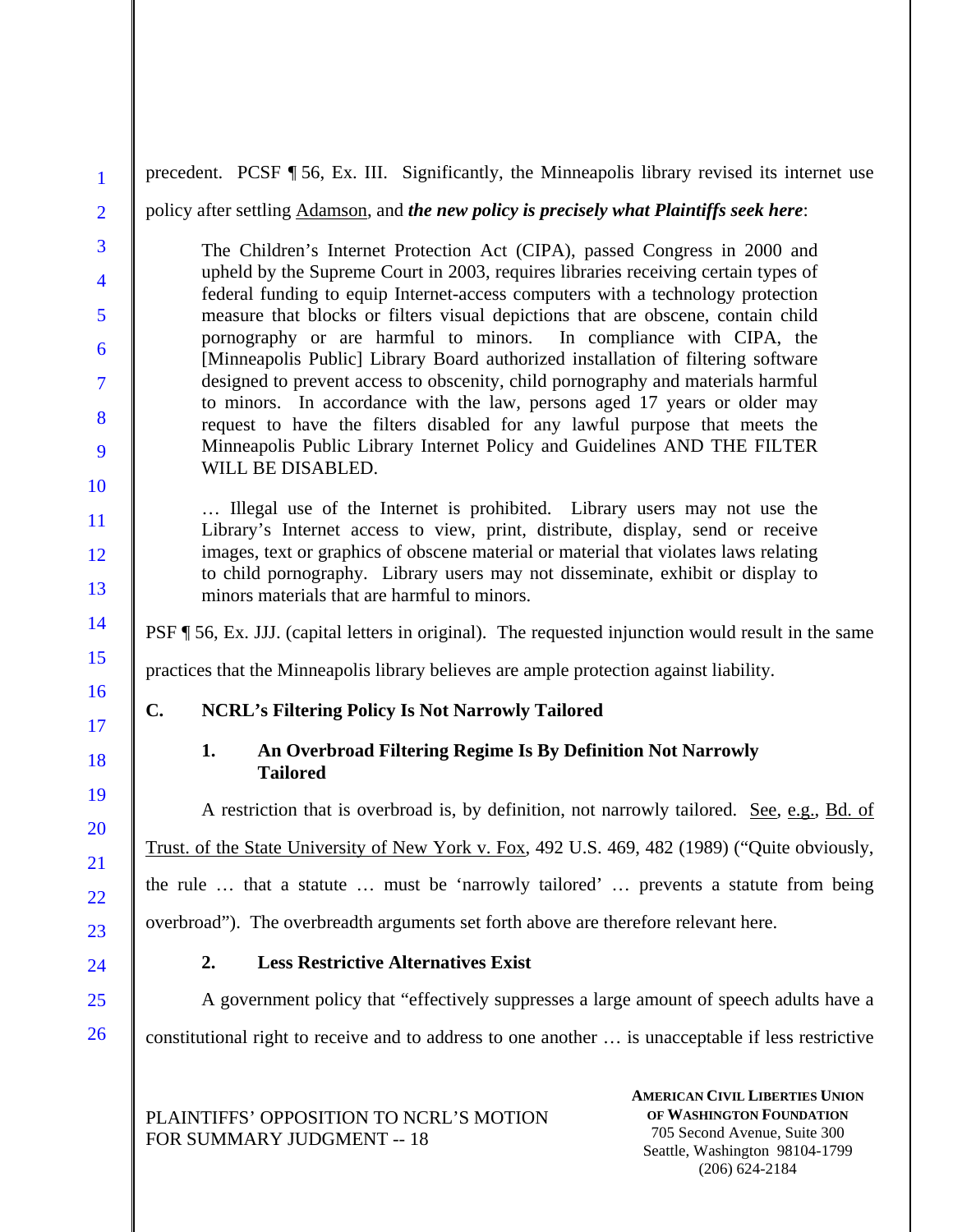1

alternatives would be at least as effective in achieving the legitimate purpose that the statute was enacted to achieve." ACLU v. Reno, 521 U.S. 844, 874 (1997). In such a case, "the burden is on the government to prove that the proposed alternatives will not be as effective as the challenged statute." Ashcroft v. ACLU, 542 U.S. 656, 665 (2004). A wide range of lessrestrictive library alternatives have been endorsed by the Courts and adopted by comparable small-city and rural libraries. PSJ at 5. NCRL asserts without explanation that none of the methods that work successfully for others will work for it. DOPSJ at 6-7. However, the adequacy of available alternatives is a question of law for the court, and when the government adopts a broad content-based restriction on internet speech, there is "an especially heavy burden on the Government to explain why a less restrictive provision would not be as effective." Reno, 521 U.S. at 879. "A court should not assume a plausible, less restrictive alternative would be ineffective." Playboy, 529 U.S. at 824.

It is also important to compare the proposed alternatives to the existing method. NCRL acknowledges that that even with filters installed, patrons manage to view content that the library deems inappropriate for children. See Marney Dep. at 51, 61-63, 140; Howard Decl. ¶ 7; Howard Dep. at 39-42. If NCRL's goal is to prevent bystanders from seeing unwanted matter, it would be more efficacious for the library to concentrate on privacy screening and line-of-sight techniques than continued attempts to fortify an inherently imperfect electronic Maginot Line.

# **V. THE WORDING OF NCRL'S WRITTEN INTERNET USE POLICY IS NOT AT ISSUE**

The portions of NCRL's brief defending its written Internet Use Policy, DSJ at 6-9, misapprehend Plaintiffs' challenge. This lawsuit is not about the formal wording of the Internet Use Policy; it is about whether the library can refuse to disable its overbroad Internet filter upon the request of an adult patron. The cause of action created by 42 U.S.C. § 1983 allows plaintiffs

PLAINTIFFS' OPPOSITION TO NCRL'S MOTION FOR SUMMARY JUDGMENT -- 19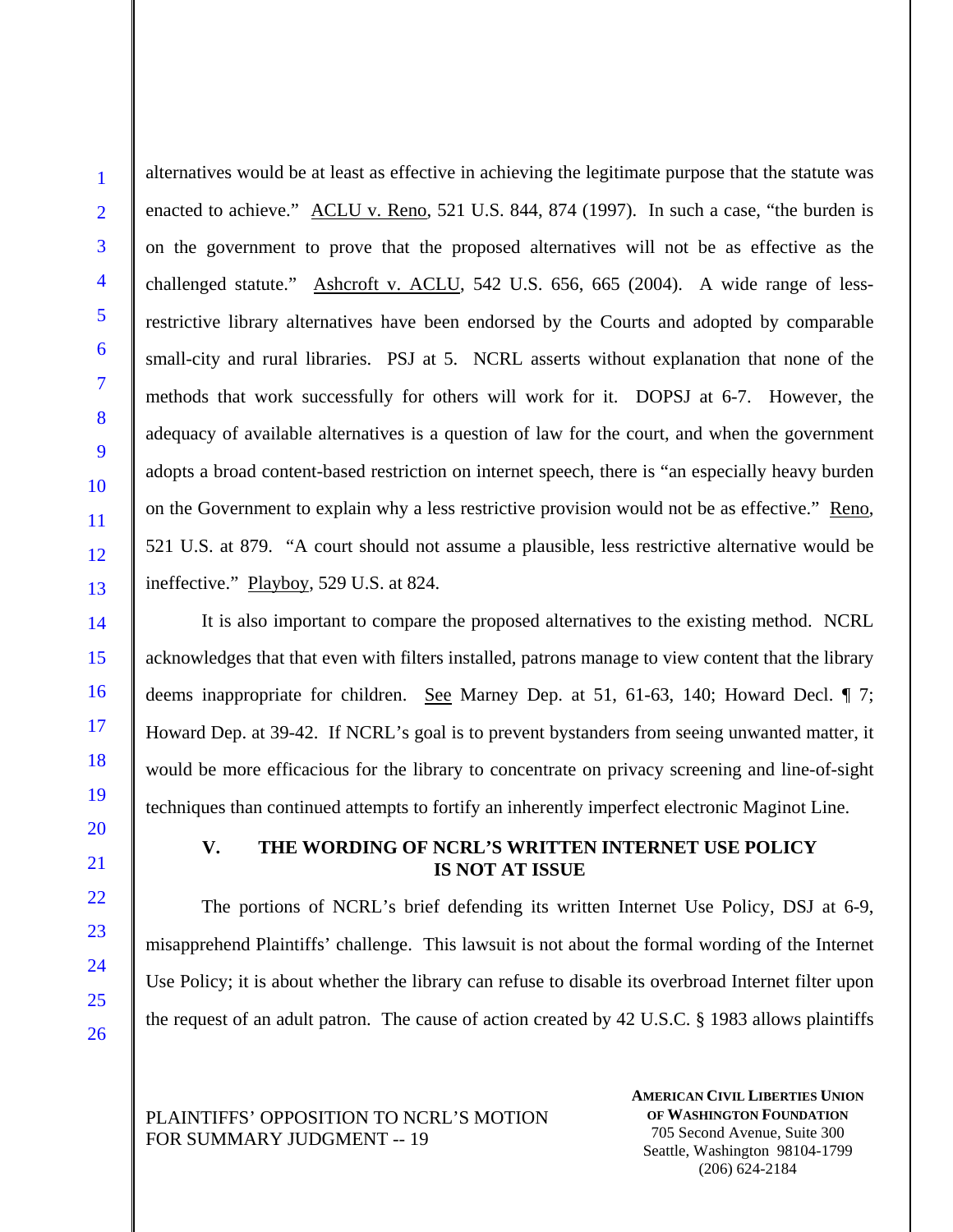| 1                        | to challenge constitutional violations caused not just by "statute, ordinance, [or] regulation" but                                                                                                                                       |
|--------------------------|-------------------------------------------------------------------------------------------------------------------------------------------------------------------------------------------------------------------------------------------|
| $\overline{2}$           | also caused by "custom" or "usage." This encompasses unwritten policies as well as those                                                                                                                                                  |
| 3                        | Kirkpatrick v. City of Los Angeles, 803 F.2d 485 (9th Cir. 1986)<br>committed to paper.                                                                                                                                                   |
| $\overline{\mathcal{A}}$ | (adjudicating § 1983 challenge to unwritten policy). It is undisputed here that, in Defendants'                                                                                                                                           |
| 5                        | words, "NCRL will not disable the filter upon the request of an adult patron." DSF ¶ 23. This is                                                                                                                                          |
| 6                        | the policy that plaintiffs challenge.                                                                                                                                                                                                     |
| $\overline{7}$           | VI.<br><b>CONCLUSION</b>                                                                                                                                                                                                                  |
| 8<br>9                   | For the foregoing reasons, NCRL's Motion for Summary Judgment should be denied.                                                                                                                                                           |
| 10<br>11                 | DATED this $25th$ day of February, 2008.                                                                                                                                                                                                  |
| 12                       | AMERICAN CIVIL LIBERTIES UNION OF<br><b>WASHINGTON FOUNDATION</b>                                                                                                                                                                         |
| 13<br>14                 | By: /s/ Aaron H. Caplan<br>Aaron H. Caplan, WSBA #22525                                                                                                                                                                                   |
| 15<br>16                 | American Civil Liberties Union of Washington<br>Foundation<br>705 Second Avenue, Third Floor                                                                                                                                              |
| 17<br>18                 | Seattle, WA 98103<br>Tel. (206) 624-2184<br>Fax (206) 624-2190                                                                                                                                                                            |
| 19                       | caplan@aclu-wa.org                                                                                                                                                                                                                        |
| 20                       | Duncan Manville, WSBA #30304<br>1629 $2nd$ Avenue W.                                                                                                                                                                                      |
| 21                       | Seattle, WA 98119<br>Tel. (206) 288-9330                                                                                                                                                                                                  |
| 22                       | Fax (206) 624-2190<br>duncan.manville@yahoo.com                                                                                                                                                                                           |
| 23                       |                                                                                                                                                                                                                                           |
| 24                       |                                                                                                                                                                                                                                           |
| 25                       |                                                                                                                                                                                                                                           |
| 26                       |                                                                                                                                                                                                                                           |
|                          | <b>AMERICAN CIVIL LIBERTIES UNION</b><br>OF WASHINGTON FOUNDATION<br>PLAINTIFFS' OPPOSITION TO NCRL'S MOTION<br>705 Second Avenue, Suite 300<br><b>FOR SUMMARY JUDGMENT -- 20</b><br>Seattle, Washington 98104-1799<br>$(206) 624 - 2184$ |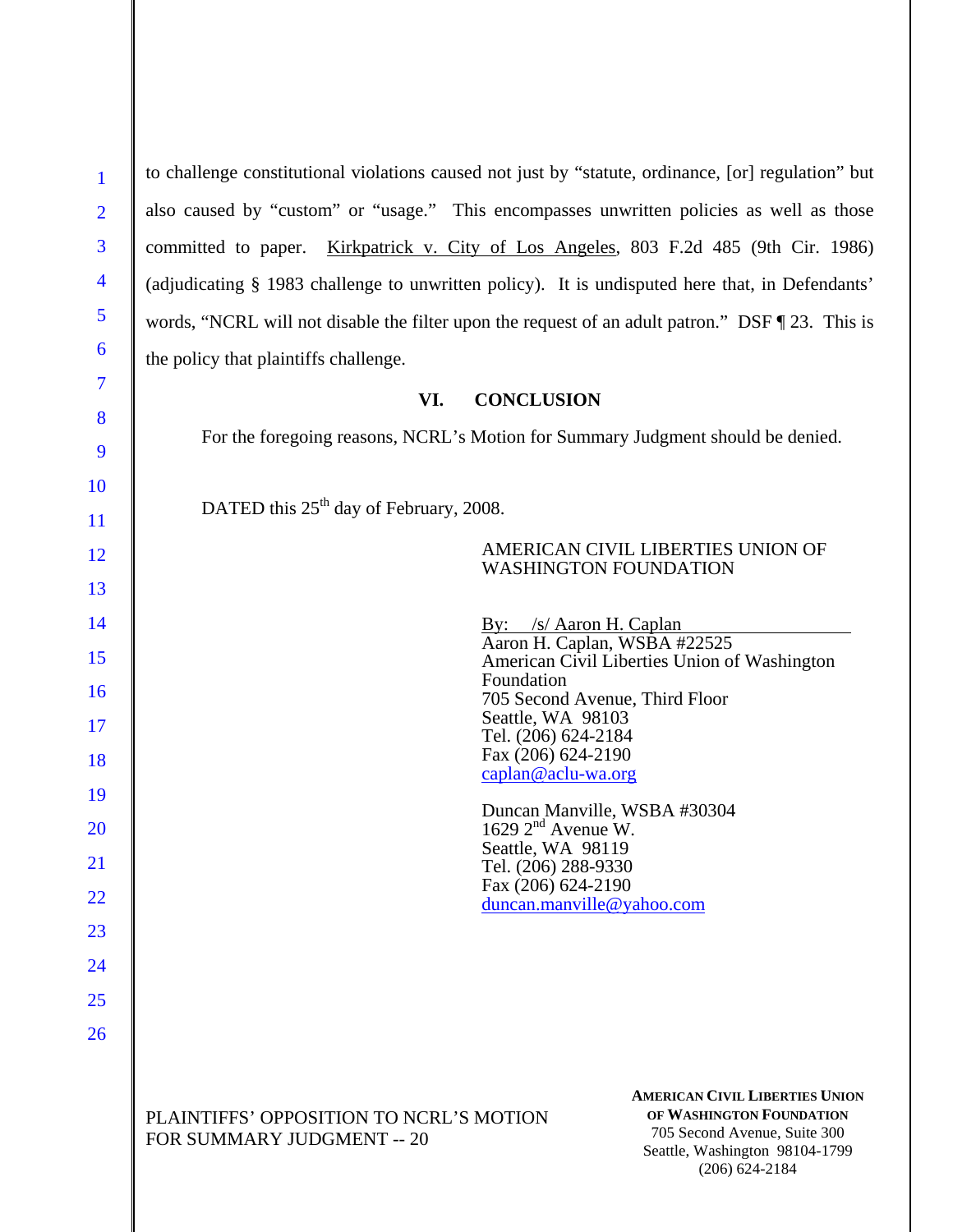| $\mathbf{1}$             |                                                                                                                                                                                                                                    |
|--------------------------|------------------------------------------------------------------------------------------------------------------------------------------------------------------------------------------------------------------------------------|
| $\overline{2}$           | Catherine Crump, pro hac vice<br>American Civil Liberties Union Foundation<br>125 Broad Street, 18 <sup>th</sup> Floor                                                                                                             |
| $\overline{3}$           | New York, NY 10004<br>Tel. (212) 519-7806                                                                                                                                                                                          |
| $\overline{\mathbf{4}}$  | ccrump@aclu.org                                                                                                                                                                                                                    |
| 5                        | <b>Counsel for Plaintiffs</b>                                                                                                                                                                                                      |
| 6                        |                                                                                                                                                                                                                                    |
| $\overline{\mathcal{I}}$ |                                                                                                                                                                                                                                    |
| 8                        |                                                                                                                                                                                                                                    |
| 9                        |                                                                                                                                                                                                                                    |
| 10                       |                                                                                                                                                                                                                                    |
| 11                       |                                                                                                                                                                                                                                    |
| 12                       |                                                                                                                                                                                                                                    |
| 13                       |                                                                                                                                                                                                                                    |
| 14                       |                                                                                                                                                                                                                                    |
| 15                       |                                                                                                                                                                                                                                    |
| 16                       |                                                                                                                                                                                                                                    |
| 17                       |                                                                                                                                                                                                                                    |
| 18                       |                                                                                                                                                                                                                                    |
| 19                       |                                                                                                                                                                                                                                    |
| 20                       |                                                                                                                                                                                                                                    |
| 21                       |                                                                                                                                                                                                                                    |
| 22                       |                                                                                                                                                                                                                                    |
| 23                       |                                                                                                                                                                                                                                    |
| 24                       |                                                                                                                                                                                                                                    |
| 25                       |                                                                                                                                                                                                                                    |
| 26                       |                                                                                                                                                                                                                                    |
|                          | <b>AMERICAN CIVIL LIBERTIES UNION</b><br>OF WASHINGTON FOUNDATION<br>PLAINTIFFS' OPPOSITION TO NCRL'S MOTION<br>705 Second Avenue, Suite 300<br>FOR SUMMARY JUDGMENT -- 21<br>Seattle, Washington 98104-1799<br>$(206) 624 - 2184$ |